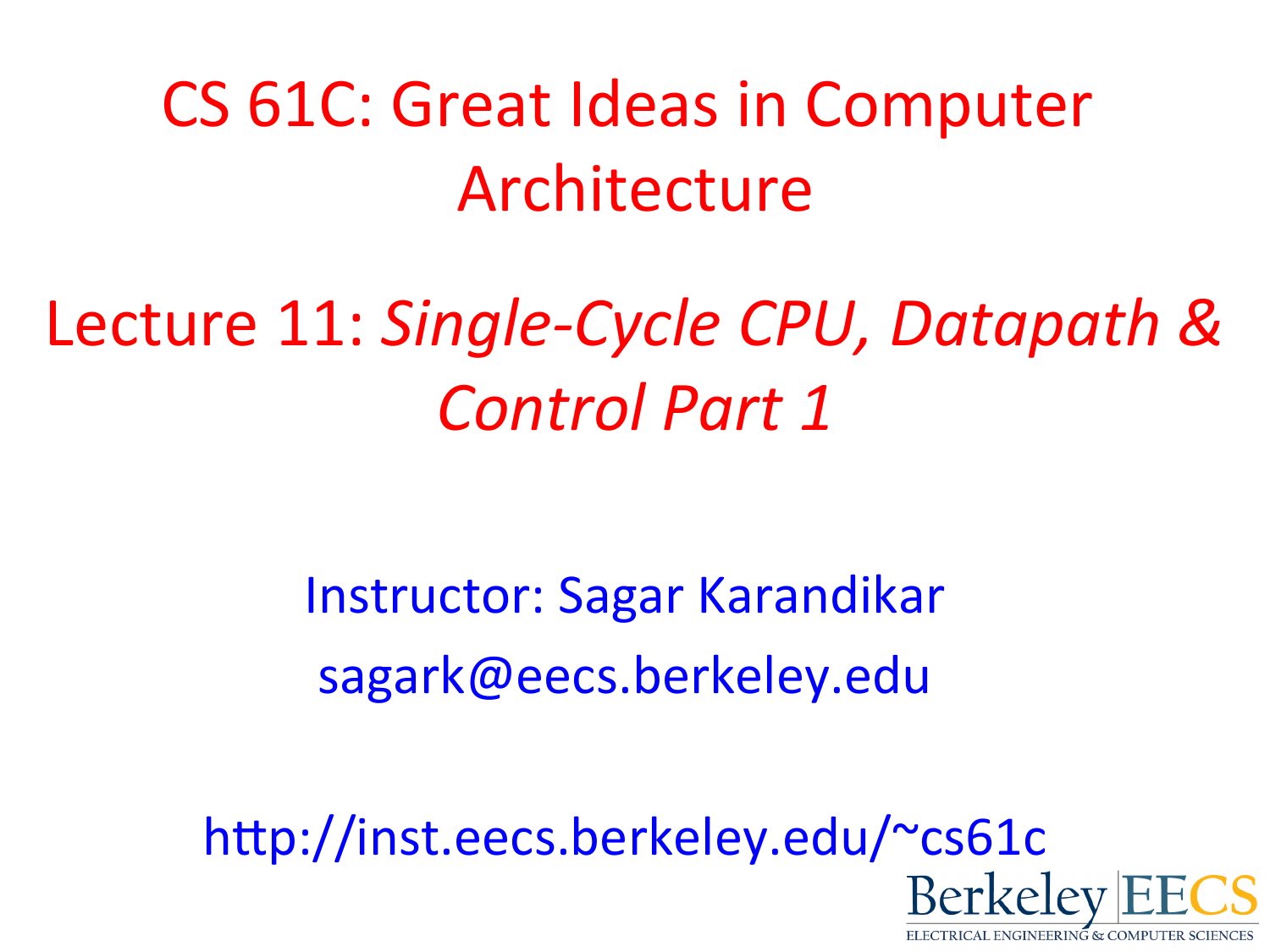## Review

- Timing constraints in SDS
	- $-$  Setup time, Hold Time, Clock to Q time
- Use muxes to select among inputs
	- $-$  S control bits select from  $2<sup>S</sup>$  inputs
	- $-$  Each input can be n-bits wide, independent of S
	- $-$  Can implement muxes hierarchically
- ALU can be implemented using a mux

– Coupled with basic block elements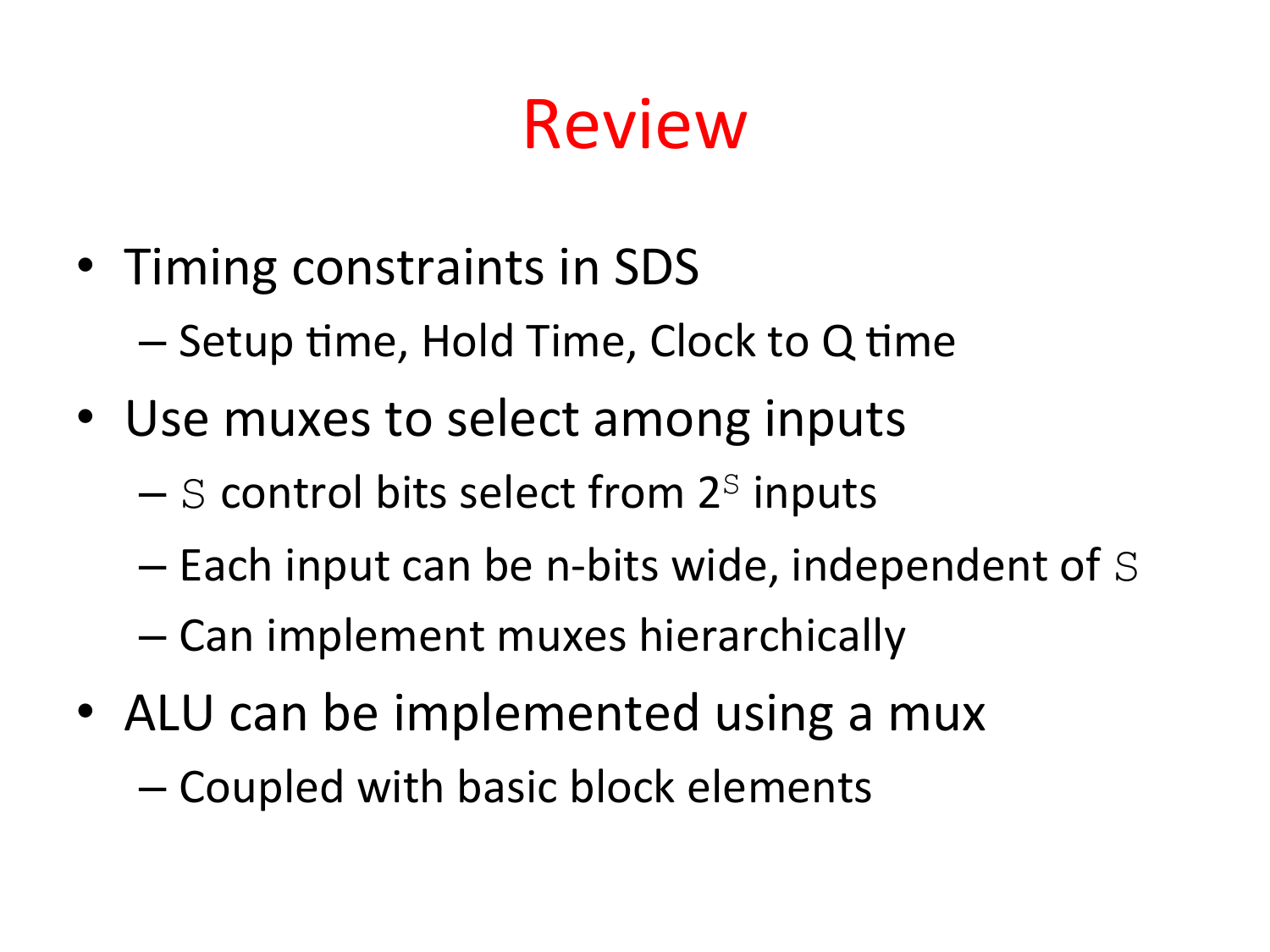## How to design Adder/Subtractor?

- Truth-table, then determine canonical form, then minimize and implement as we've seen before
- Look at breaking the problem down into smaller pieces that we can cascade or hierarchically layer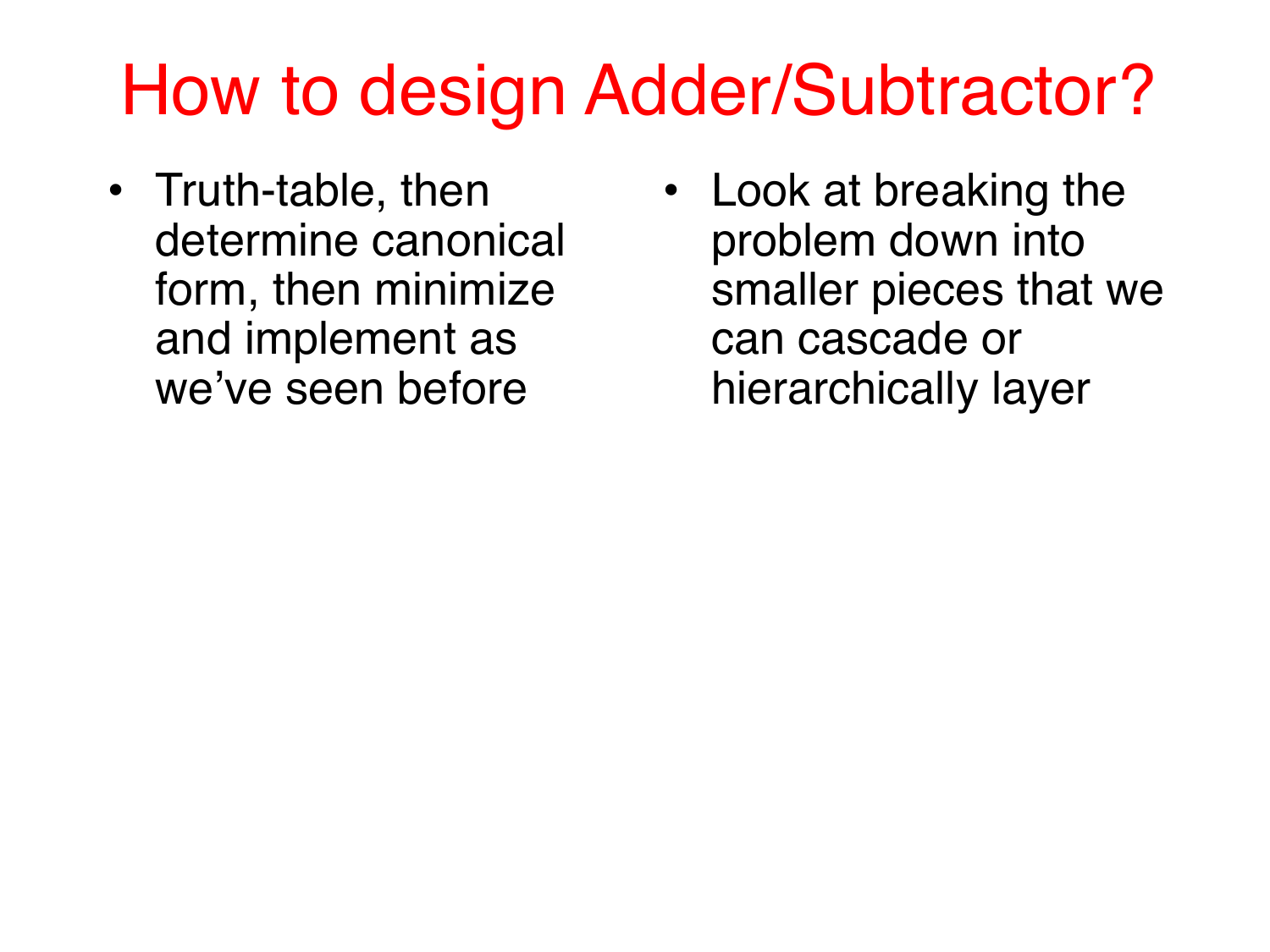#### Adder/Subtractor – One-bit adder LSB…

 $S_0$ 

 $\boldsymbol{0}$ 

 $\overline{1}$ 

 $c_1$ 

 $\overline{0}$ 

 $\begin{array}{|c|c|c|}\hline \rule{0pt}{12pt}\quad \ \ \, 0\\ \hline \rule{0pt}{12pt}\quad \ \ \, 0\\ \hline \end{array}$ 

 $\begin{bmatrix} 1 & 0 \\ 0 & 1 \end{bmatrix}$ 

|  |  |                                                                                                  | $a_0$ $b_0$ |  |
|--|--|--------------------------------------------------------------------------------------------------|-------------|--|
|  |  |                                                                                                  | $0 \quad 0$ |  |
|  |  | $\begin{array}{cccc} a_3 & a_2 & a_1 & a_0 \\ + & b_3 & b_2 & b_1 & b_0 \end{array}$             | $0 \quad 1$ |  |
|  |  | $\overline{\hspace{.2cm}S_3 \hspace{.2cm}S_2 \hspace{.2cm}S_1 \hspace{.2cm}   \hspace{.2cm}S_0}$ | $1 \quad 0$ |  |
|  |  |                                                                                                  |             |  |

$$
\begin{array}{c} s_0 = \\ c_1 = \end{array}
$$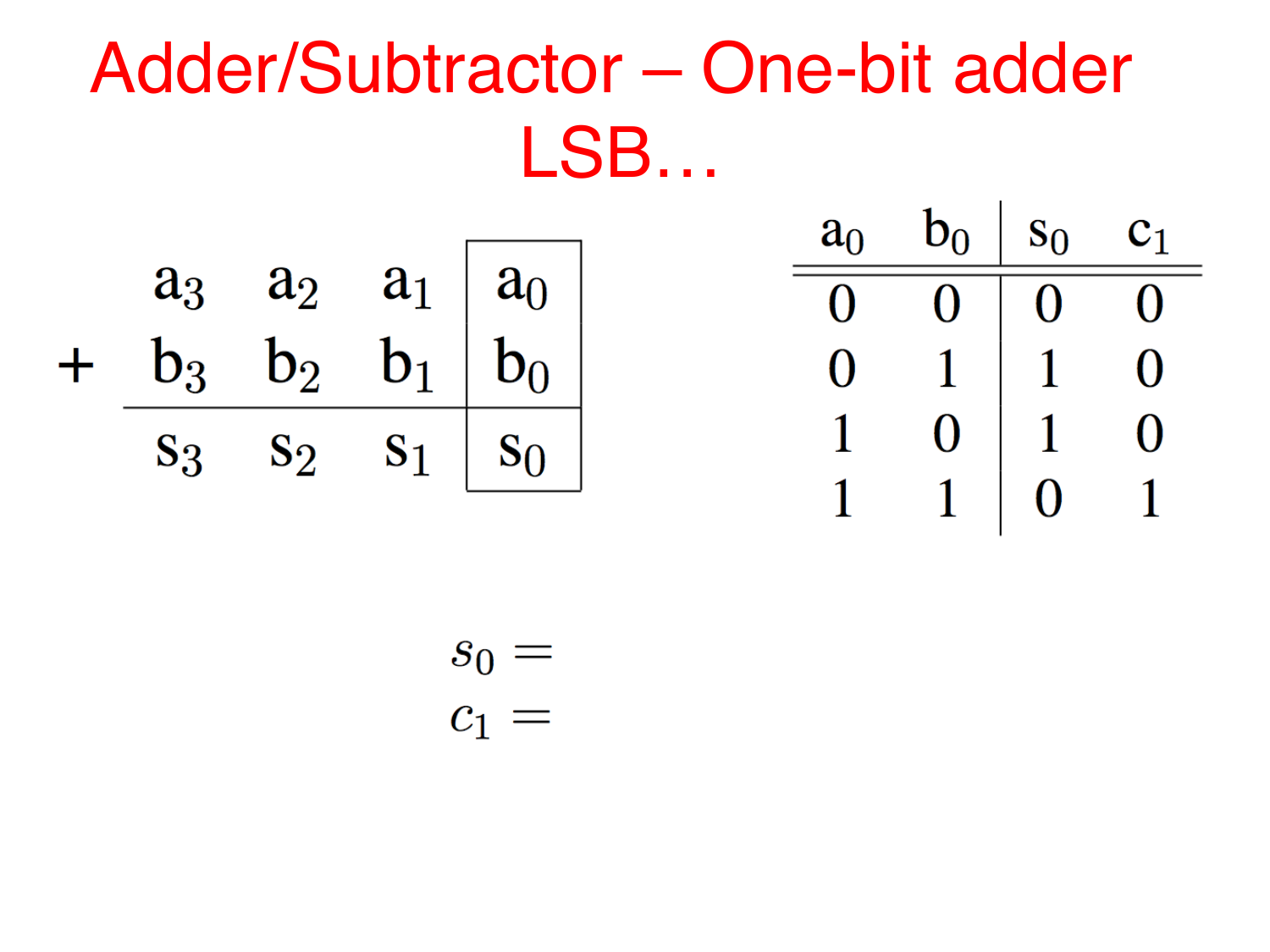| Adder/Subtractor – One-bit adder |       |                          |                |          |                                        |   |          |                |                |                |
|----------------------------------|-------|--------------------------|----------------|----------|----------------------------------------|---|----------|----------------|----------------|----------------|
|                                  |       |                          |                |          | $(1/2) \ldots a_i \quad b_i \quad c_i$ |   |          |                | $S_i$          | $c_{i+1}$      |
|                                  |       |                          |                |          |                                        |   | $\Omega$ | $\Omega$       | $\mathbf{O}$   | $\overline{0}$ |
|                                  |       |                          |                |          |                                        | 0 | 0        | $1\vert$       | $\mathbf{1}$   | $\Omega$       |
|                                  |       | $a_3 \quad a_2 \mid a_1$ |                | $a_0$    |                                        |   |          | $\Omega$       | $\mathbf{1}$   | $\overline{0}$ |
|                                  | $b_3$ | $\mathbf{b}_2$           | b <sub>1</sub> | $b_0$    |                                        |   |          | $1 \mid 0$     |                |                |
|                                  | $S_3$ | $S_2$                    | S <sub>1</sub> | $S_{()}$ |                                        |   | $\Omega$ | $0 \mid 1$     |                |                |
|                                  |       |                          |                |          |                                        |   | $\Omega$ | $\overline{1}$ | $\Omega$       |                |
|                                  |       |                          |                |          |                                        |   |          | $\overline{0}$ | $\overline{0}$ |                |
|                                  |       |                          |                |          |                                        |   |          |                | 1              |                |
|                                  |       |                          |                |          |                                        |   |          |                |                |                |

$$
\begin{array}{rcl} s_i & = \\ c_{i+1} & = \end{array}
$$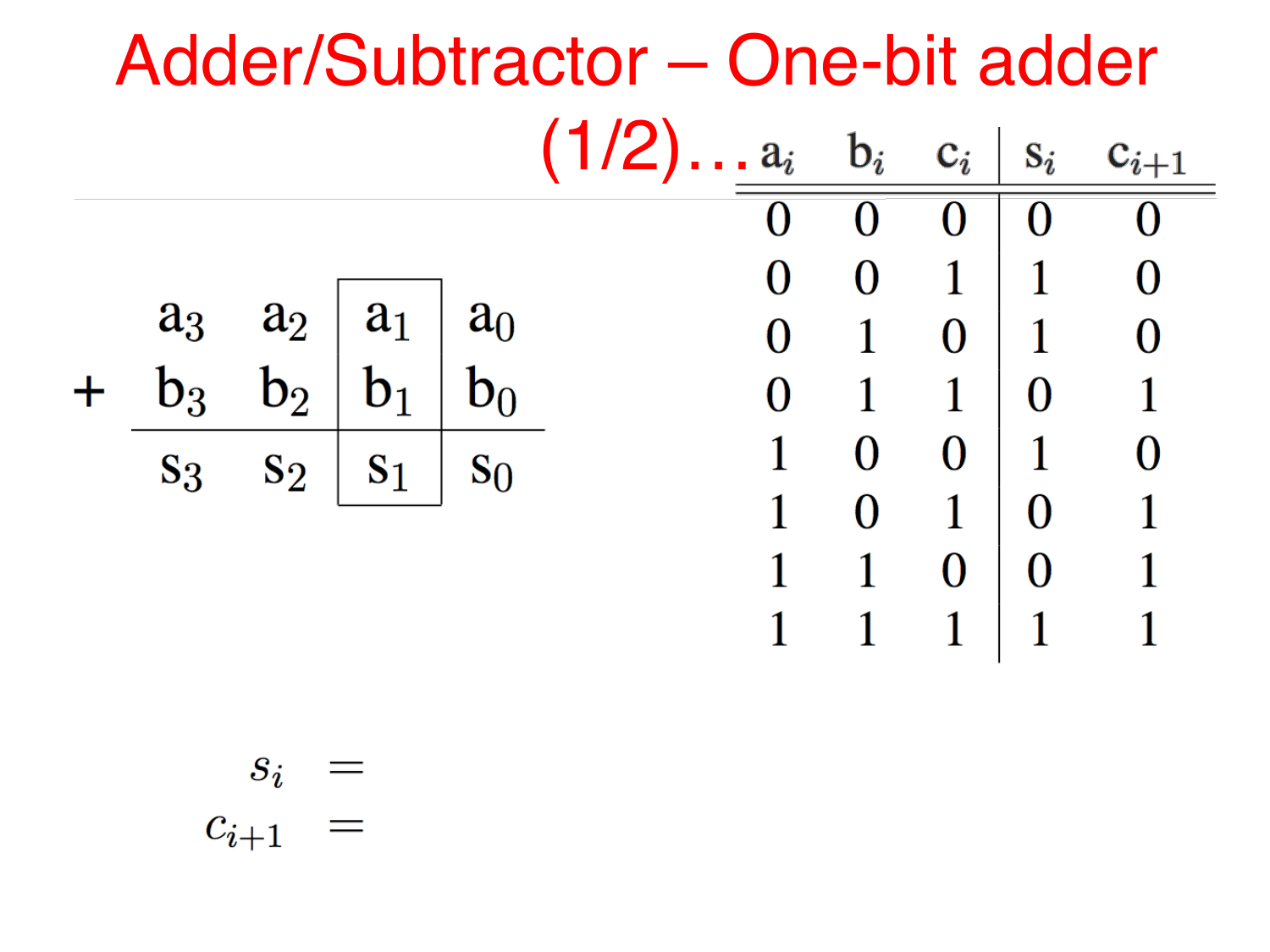#### Adder/Subtractor – One-bit adder (2/2)

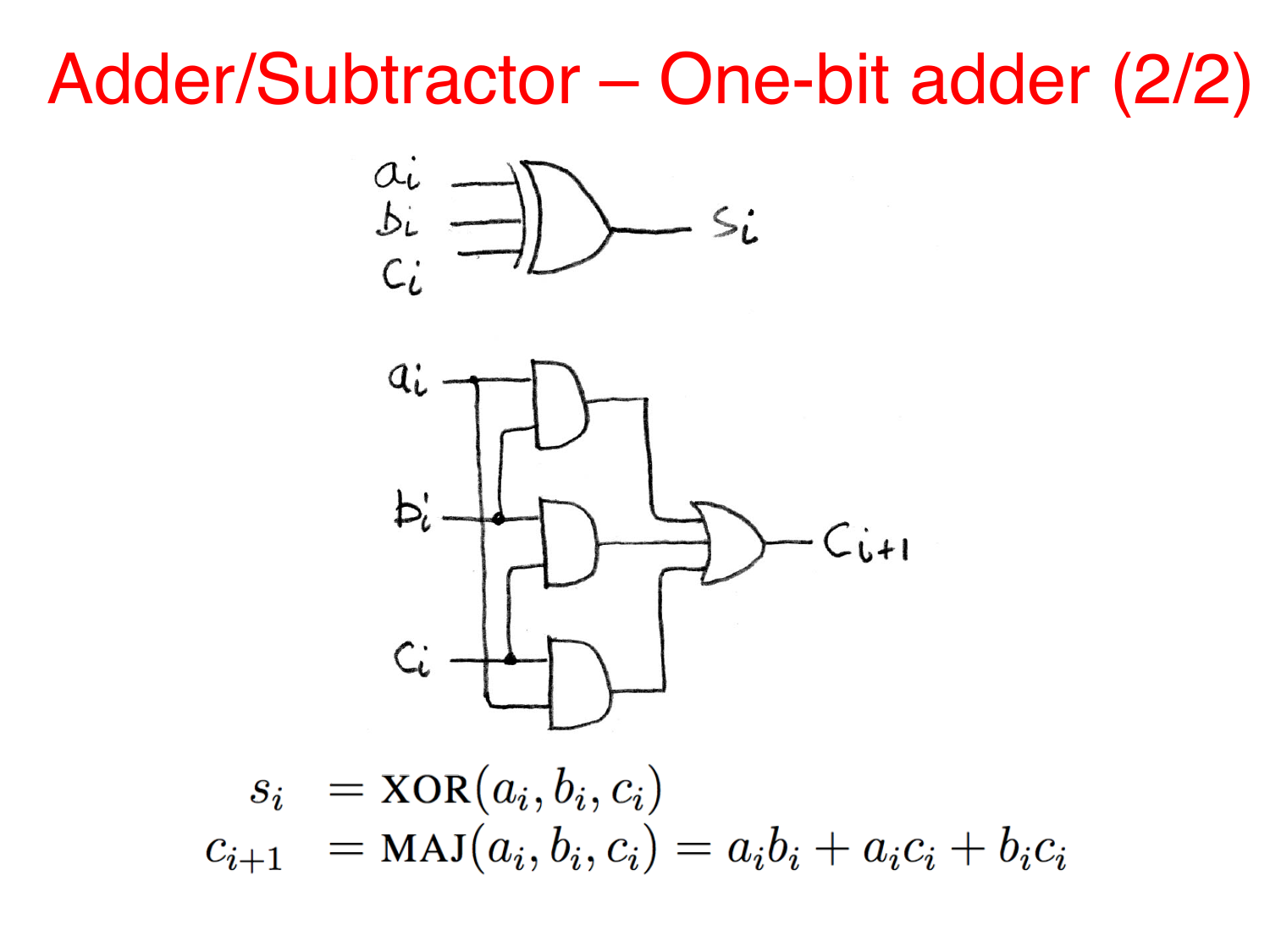#### N 1-bit adders ⇒ 1 N-bit adder



#### **What about overflow? Overflow =**  $c_n$ **?**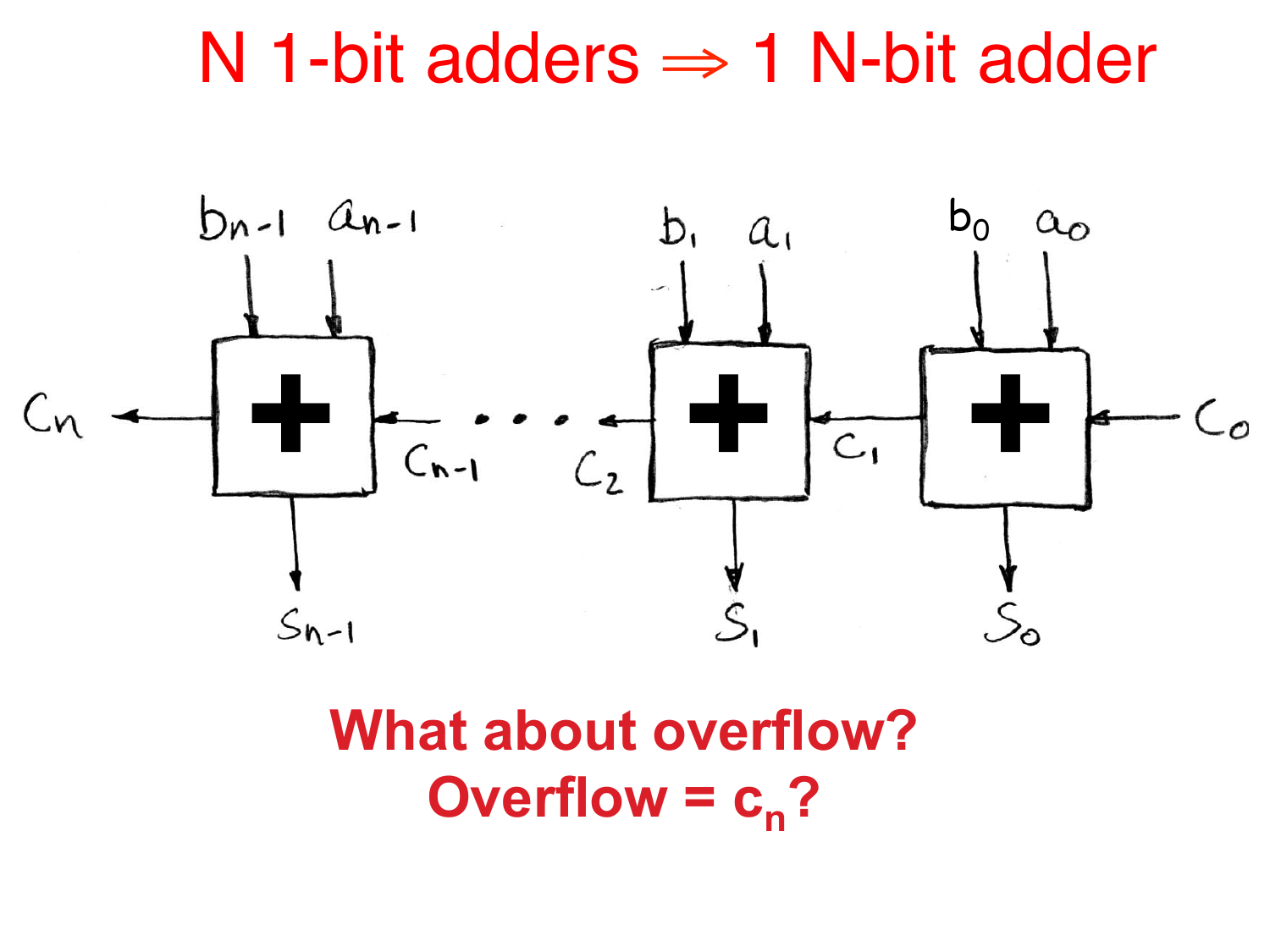#### Extremely Clever Subtractor

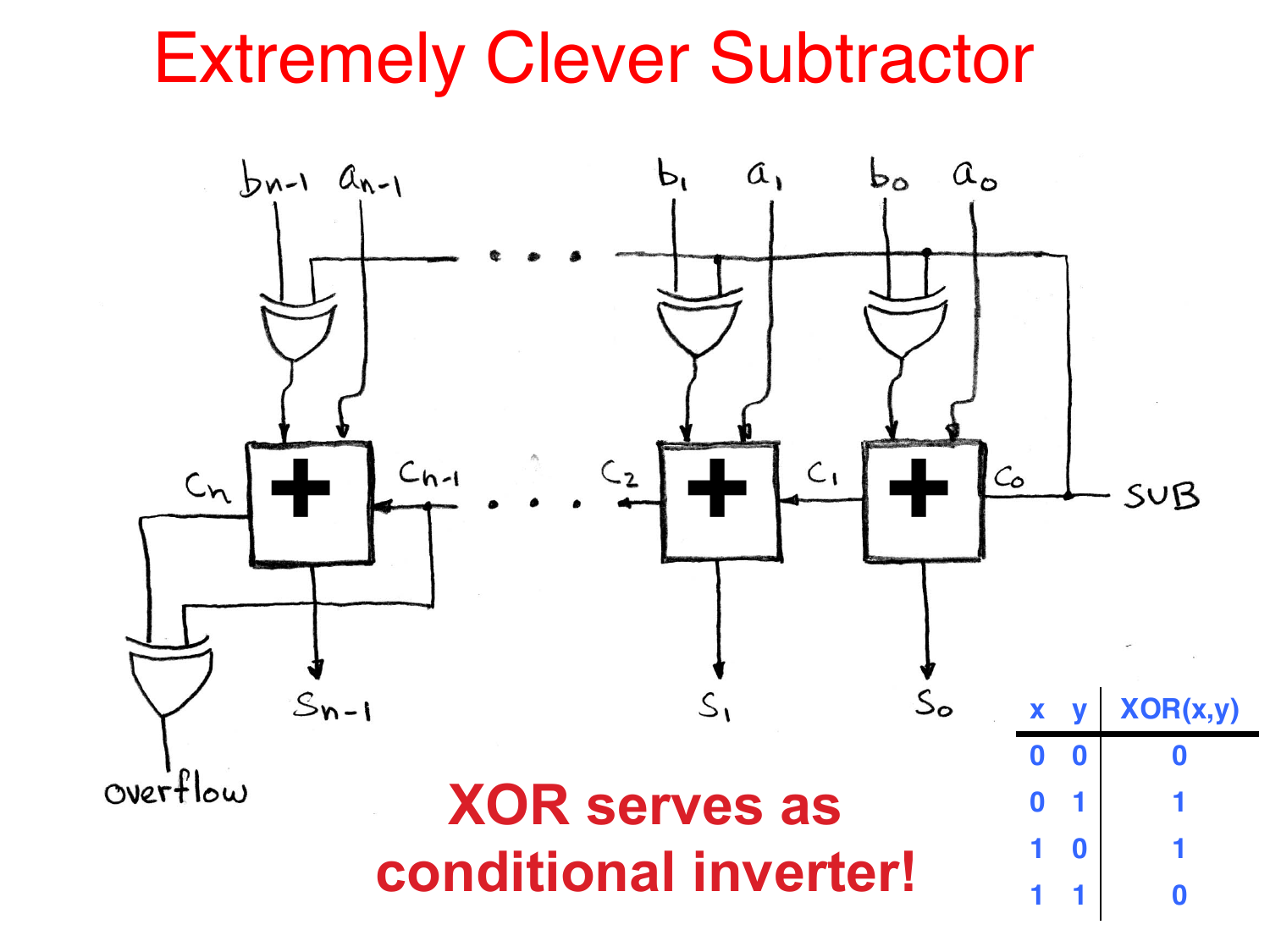## Components of a Computer

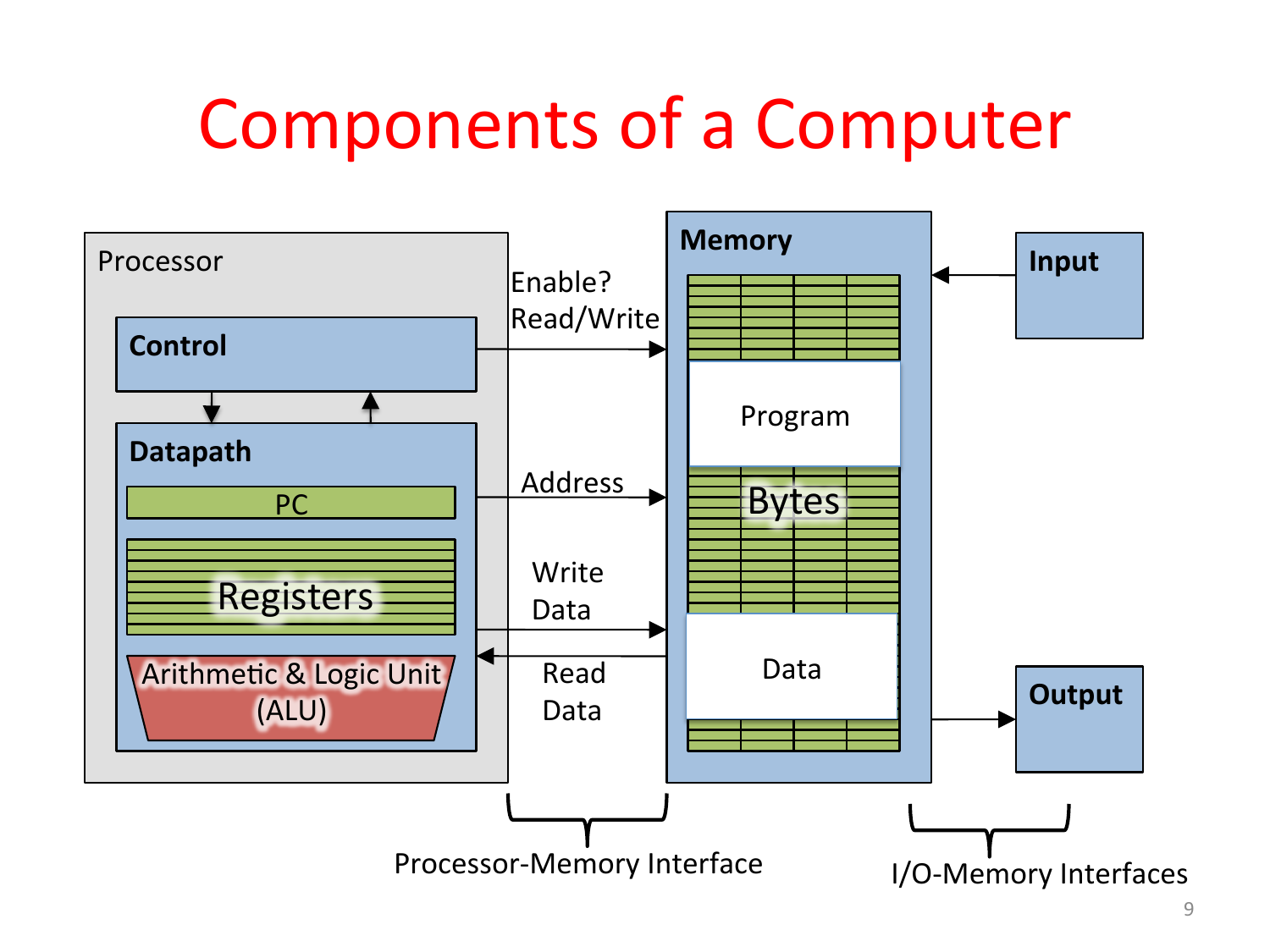# The CPU

- Processor (CPU): the active part of the computer that does all the work (data manipulation and decision-making)
- Datapath: portion of the processor that contains hardware necessary to perform operations required by the processor (the brawn)
- Control: portion of the processor (also in hardware) that tells the datapath what needs to be done (the brain)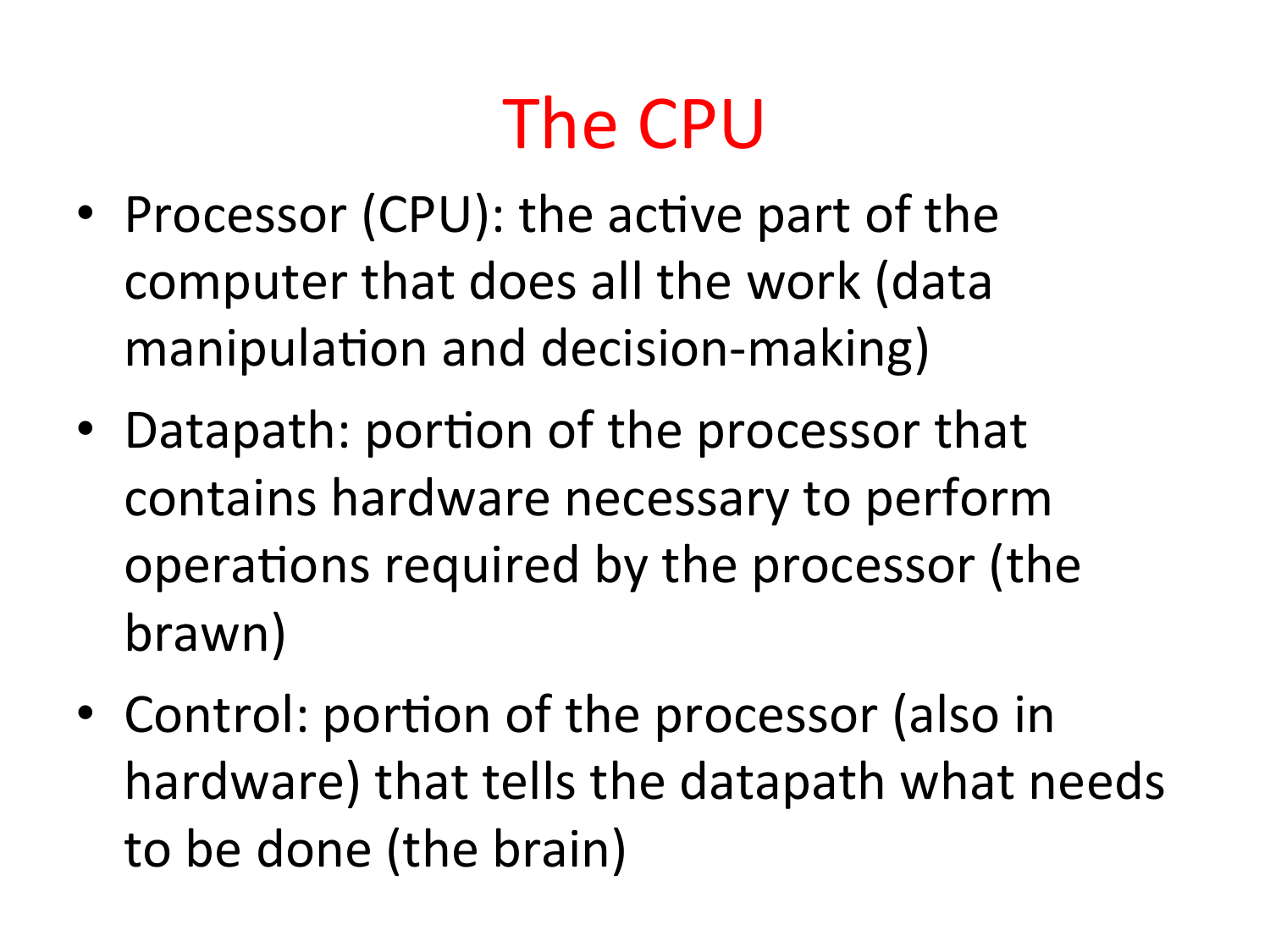#### So…

- Let's build it!
	- Part 1: We'll see what the CPU looks like overall and run some instructions on it
	- $-$  Part 2: We'll start from our understanding of MIPS and incrementally add features/blocks to build the whole thing (today/Monday)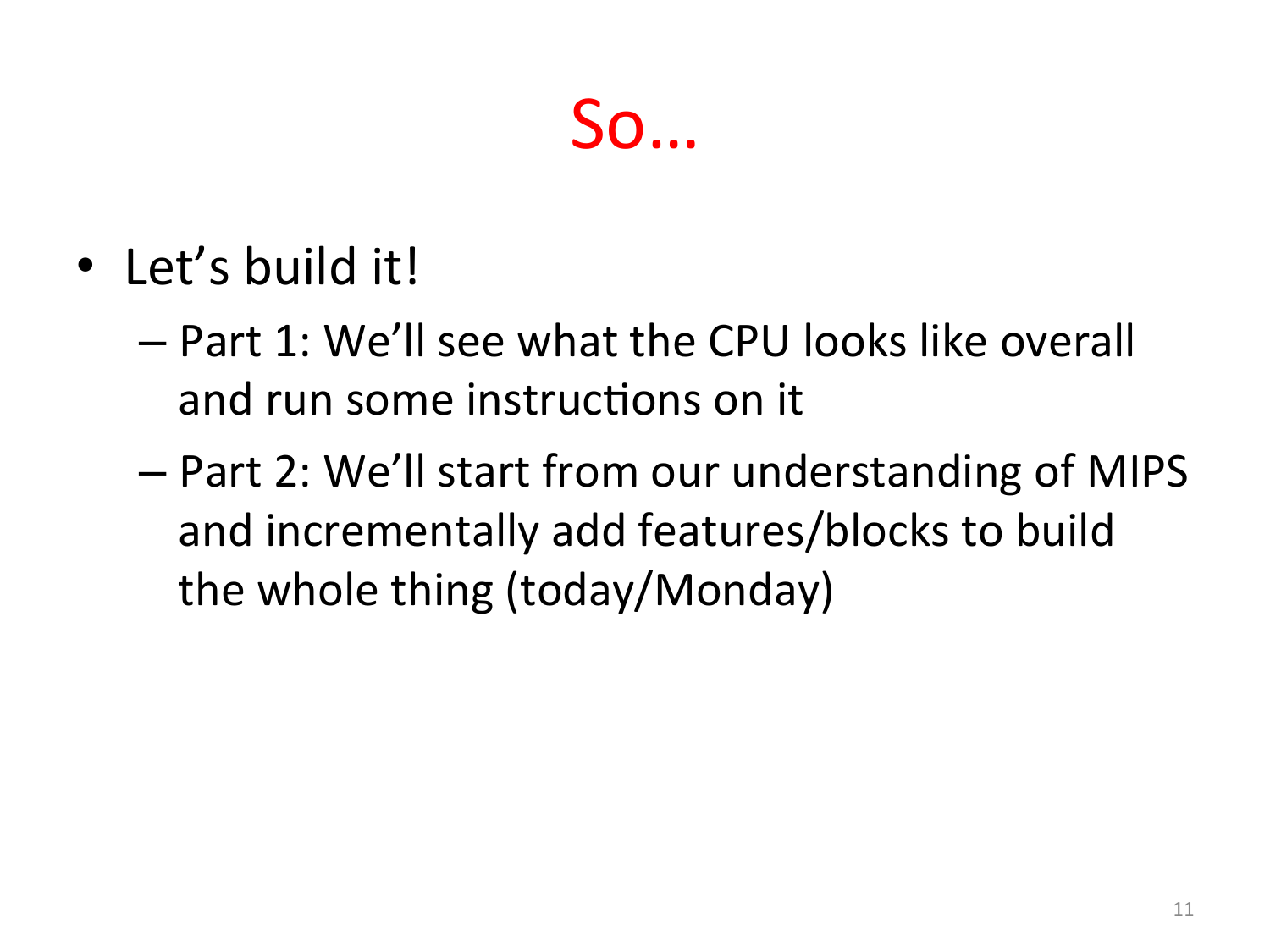## Five Stages of Instruction Execution

- Stage 1: Instruction Fetch
- Stage 2: Instruction Decode
- Stage 3: ALU (Arithmetic-Logic Unit)
- Stage 4: Memory Access
- Stage 5: Register Write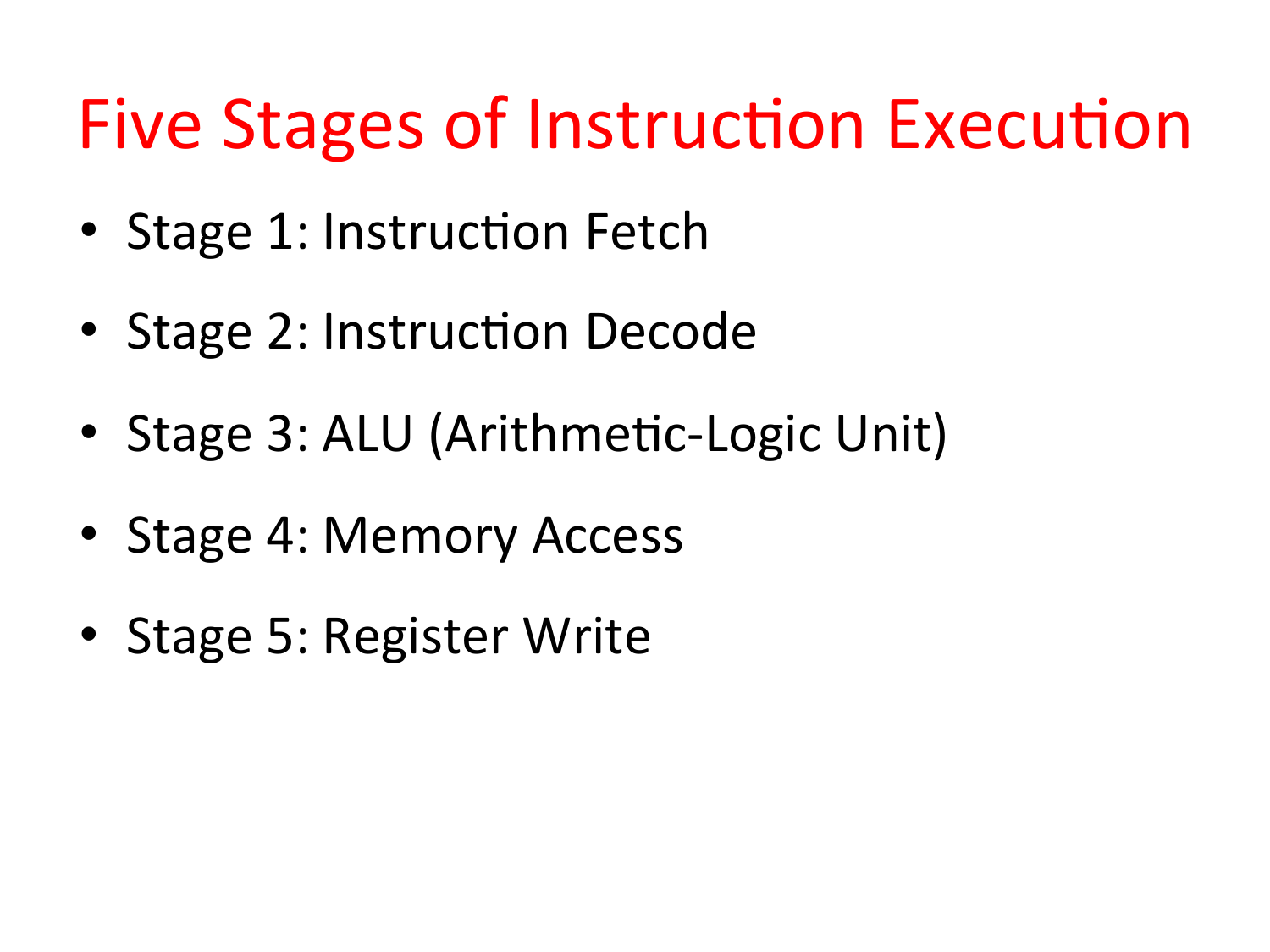# Stages of Execution (1/5)

- There is a wide variety of MIPS instructions: so what general steps do they have in common?
- Stage 1: Instruction Fetch
	- $-$  no matter what the instruction, the 32-bit instruction word must first be fetched from memory (the cache-memory hierarchy)
	- $-$  also, this is where we Increment PC (that is,  $PC = PC + 4$ , to point to the next instruction: byte addressing so  $+4$ )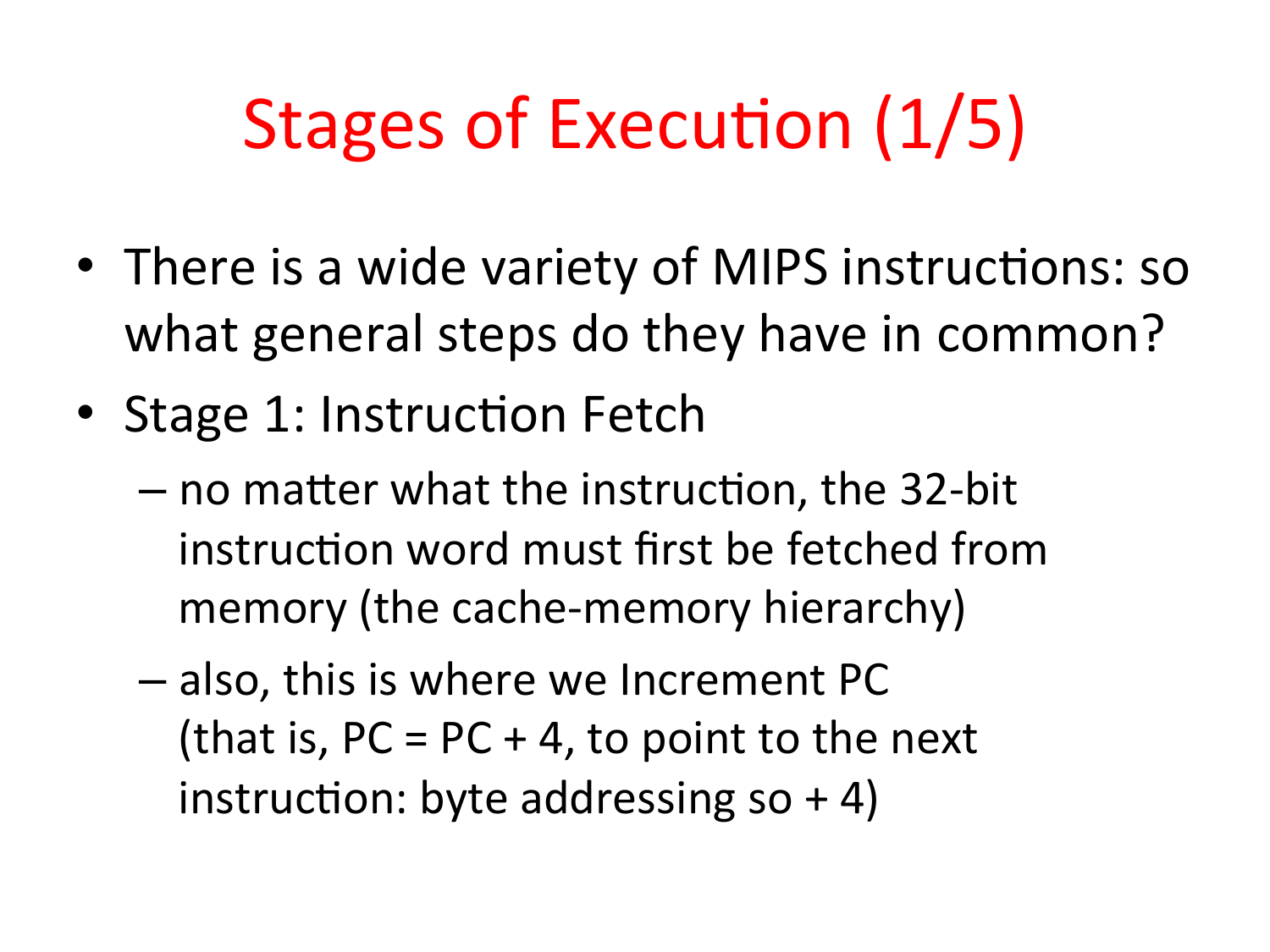# Stages of Execution (2/5)

- Stage 2: Instruction Decode
	- $-$  upon fetching the instruction, we next gather data from the fields (decode all necessary instruction data)
	- $-$  first, read the opcode to determine instruction type and field lengths
	- $-$  second, read in data from all necessary registers
		- for add, read two registers
		- for addi, read one register
		- for jal, no reads necessary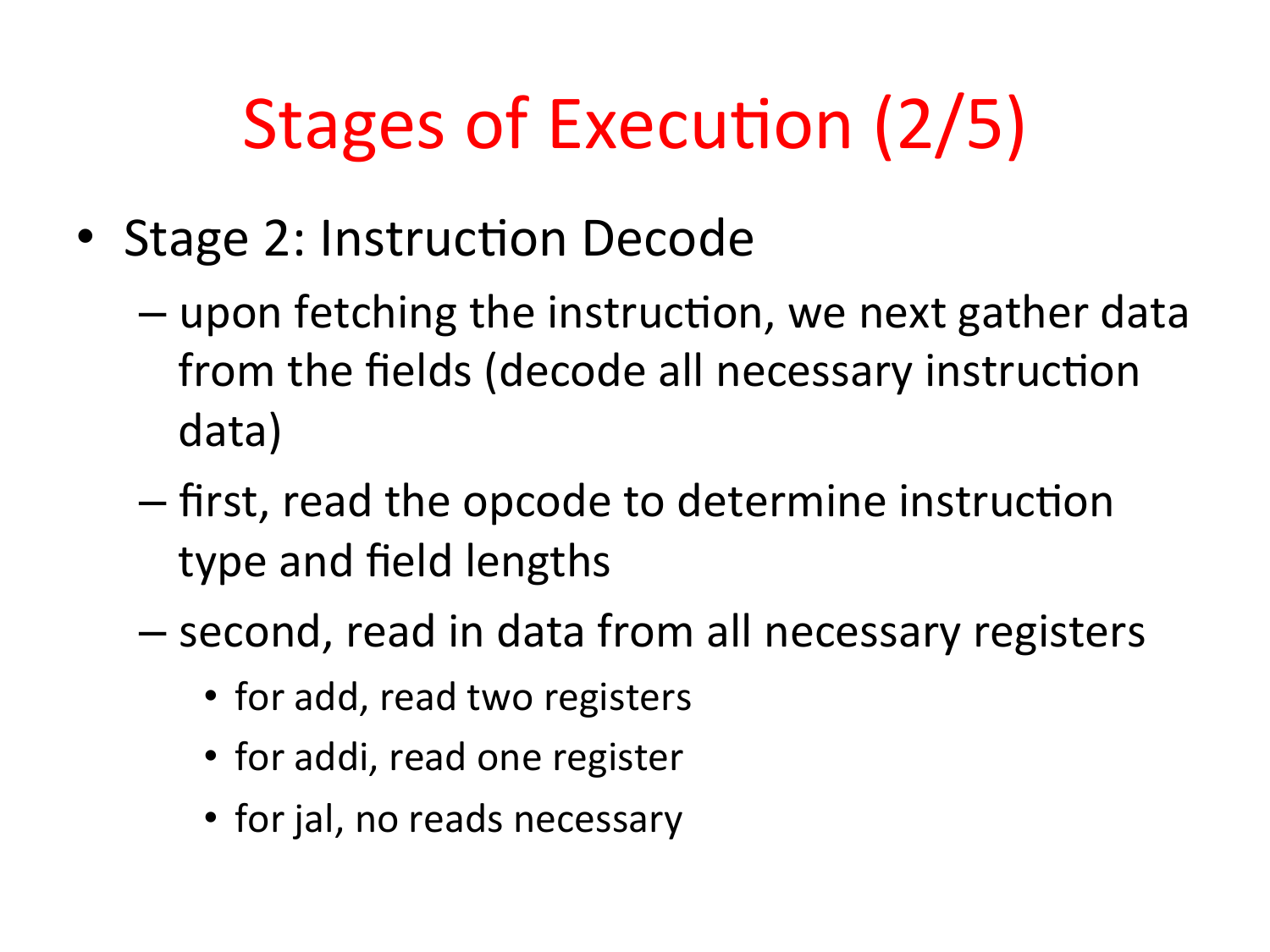# Stages of Execution (3/5)

- Stage 3: ALU (Arithmetic-Logic Unit)
	- $-$  the real work of most instructions is done here: arithmetic  $(+, -, *, /)$ , shifting, logic  $(\&, |)$ , comparisons (slt)
	- what about loads and stores?
		- lw \$t0, 40(\$t1)
		- the address we are accessing in memory  $=$  the value in \$t1 PLUS the value 40
		- so we do this addition in this stage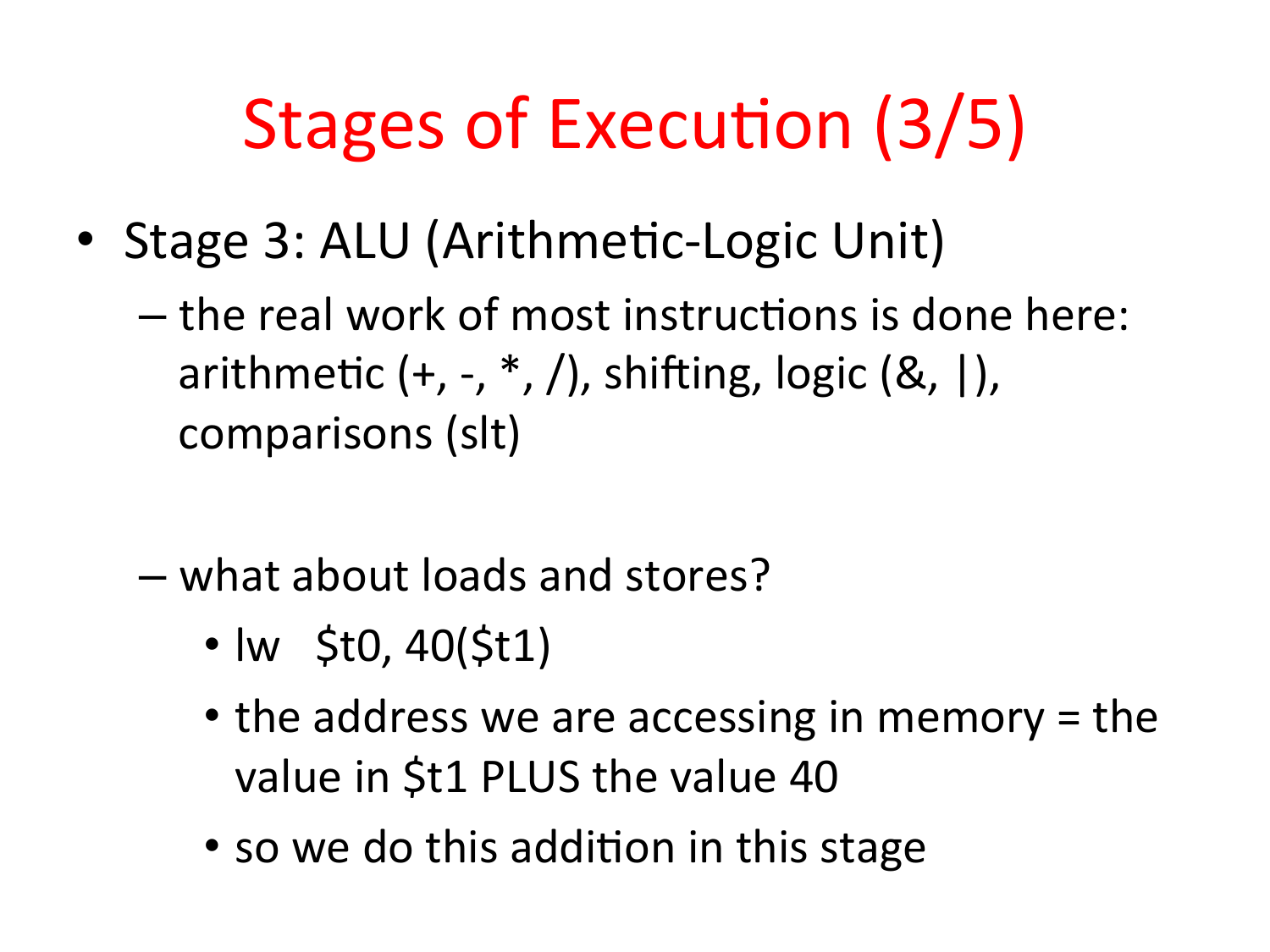# Stages of Execution (4/5)

- Stage 4: Memory Access
	- $-$  actually only the load and store instructions do anything during this stage; the others remain idle during this stage or skip it all together
	- $-$  since these instructions have a unique step, we need this extra stage to account for them
	- $-$  as a result of the cache system, this stage is expected to be fast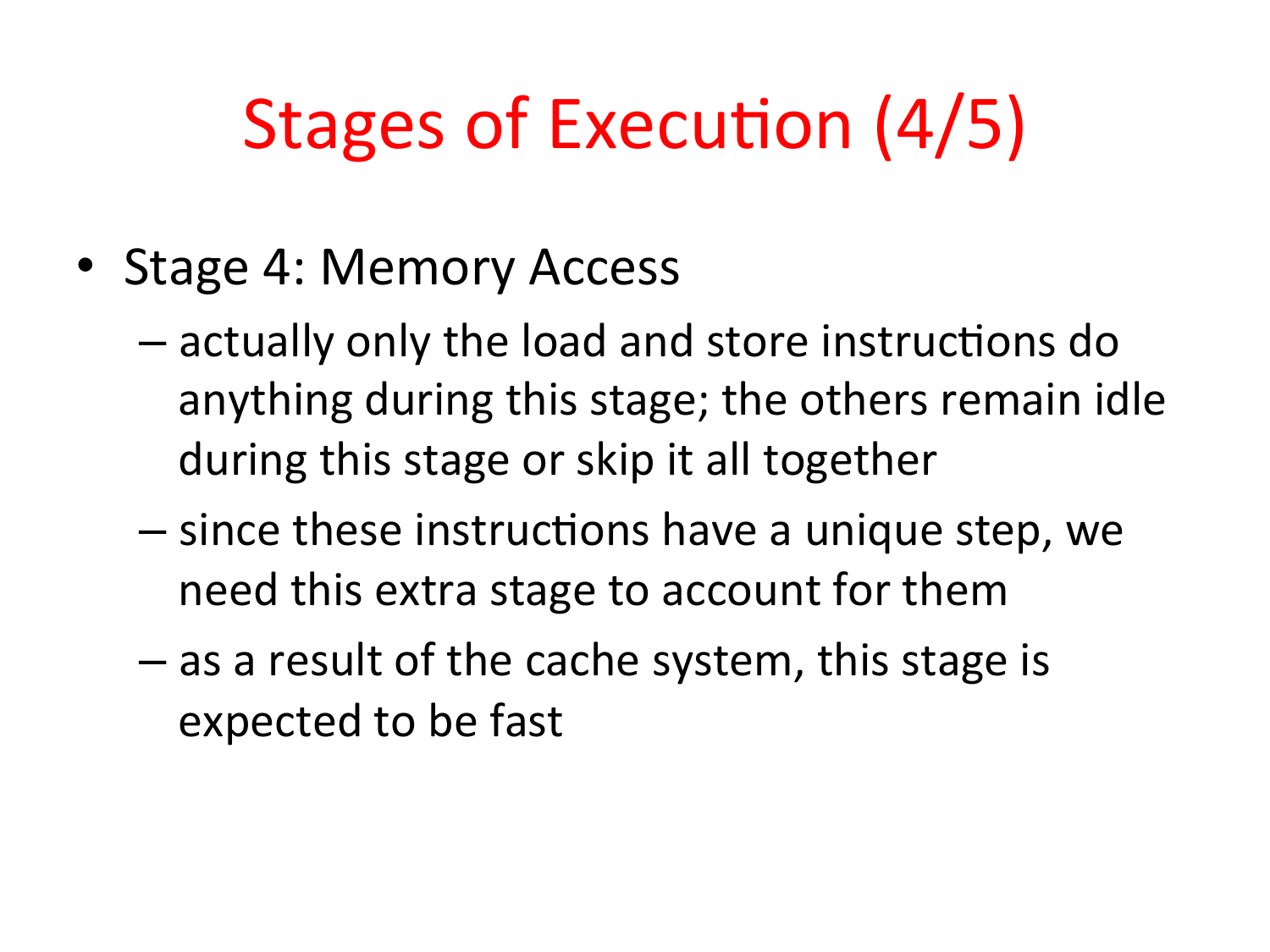# Stages of Execution (5/5)

- Stage 5: Register Write
	- $-$  most instructions write the result of some computation into a register
	- $-$  examples: arithmetic, logical, shifts, loads, slt
	- $-$  what about stores, branches, jumps?
		- don't write anything into a register at the end
		- these remain idle during this fifth stage or skip it all together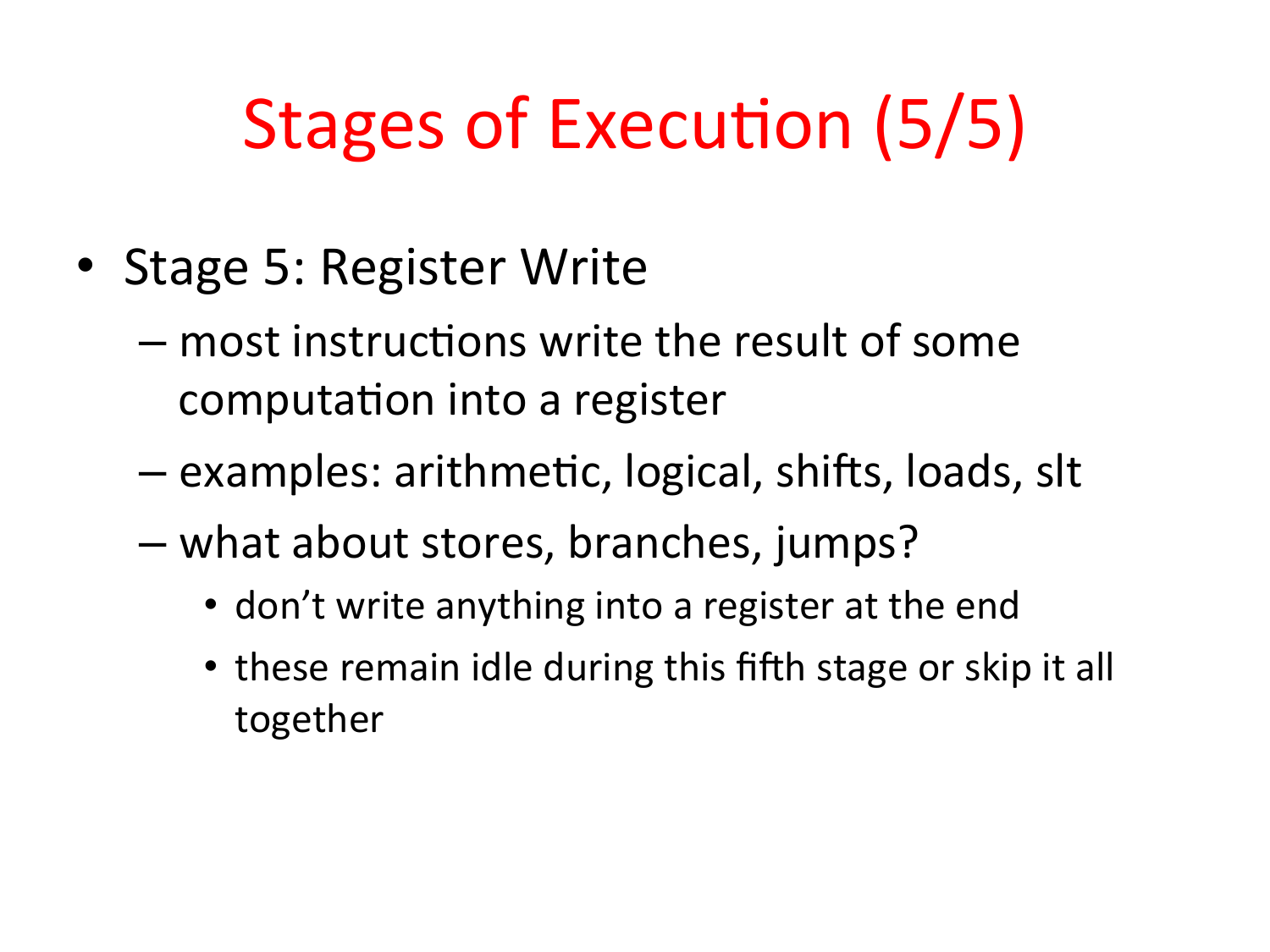#### **Stages of Execution on Datapath**

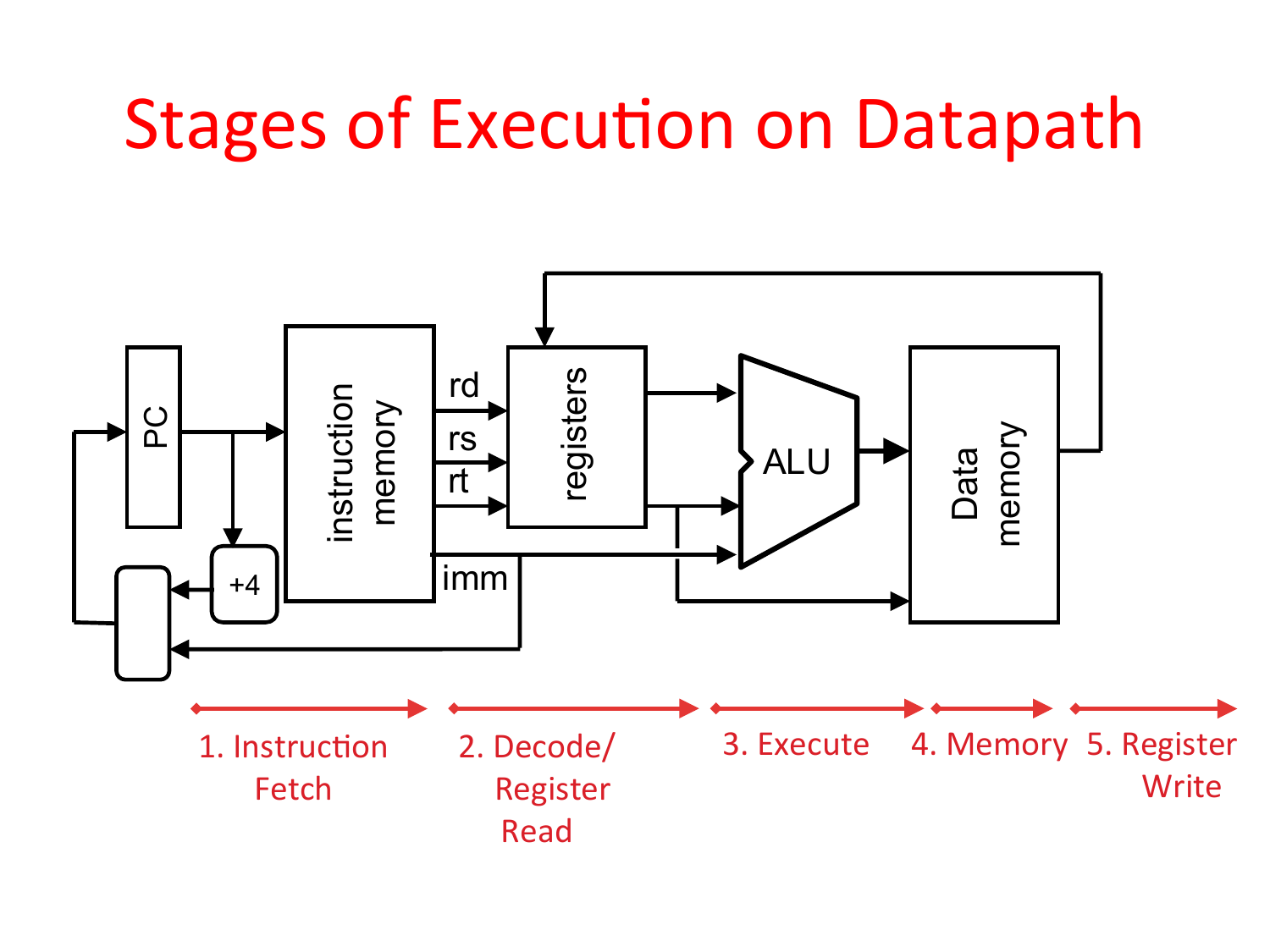# In the News: BBC reveals design of the Micro Bit

- A "pocket-sized computer" set to be given to every 11- and 12-year old in Year 7 or equivalent in the UK
- Programmable array of LEDs, two buttons, built-in motion sensor
- Add-on power-pack that takes AA batteries for use as a "mobile" device
- USB, bluetooth connectivity

http://www.bbc.com/news/  $\text{technology-}33409311$   $\hspace{1.5cm}$   $\hspace{1.5cm}$   $\hspace{1.5cm}$   $\hspace{1.5cm}$   $\hspace{1.5cm}$   $\hspace{1.5cm}$   $\hspace{1.5cm}$   $\hspace{1.5cm}$   $\hspace{1.5cm}$   $\hspace{1.5cm}$   $\hspace{1.5cm}$   $\hspace{1.5cm}$   $\hspace{1.5cm}$   $\hspace{1.5cm}$   $\hspace{1.5cm}$   $\hspace{1.5cm}$   $\hspace{1.5cm}$ 



Scaling: Compared to the last BBC machine, the BBC micro (from 1981), the Micro Bit is: -18x faster -70 times smaller -617 times lighter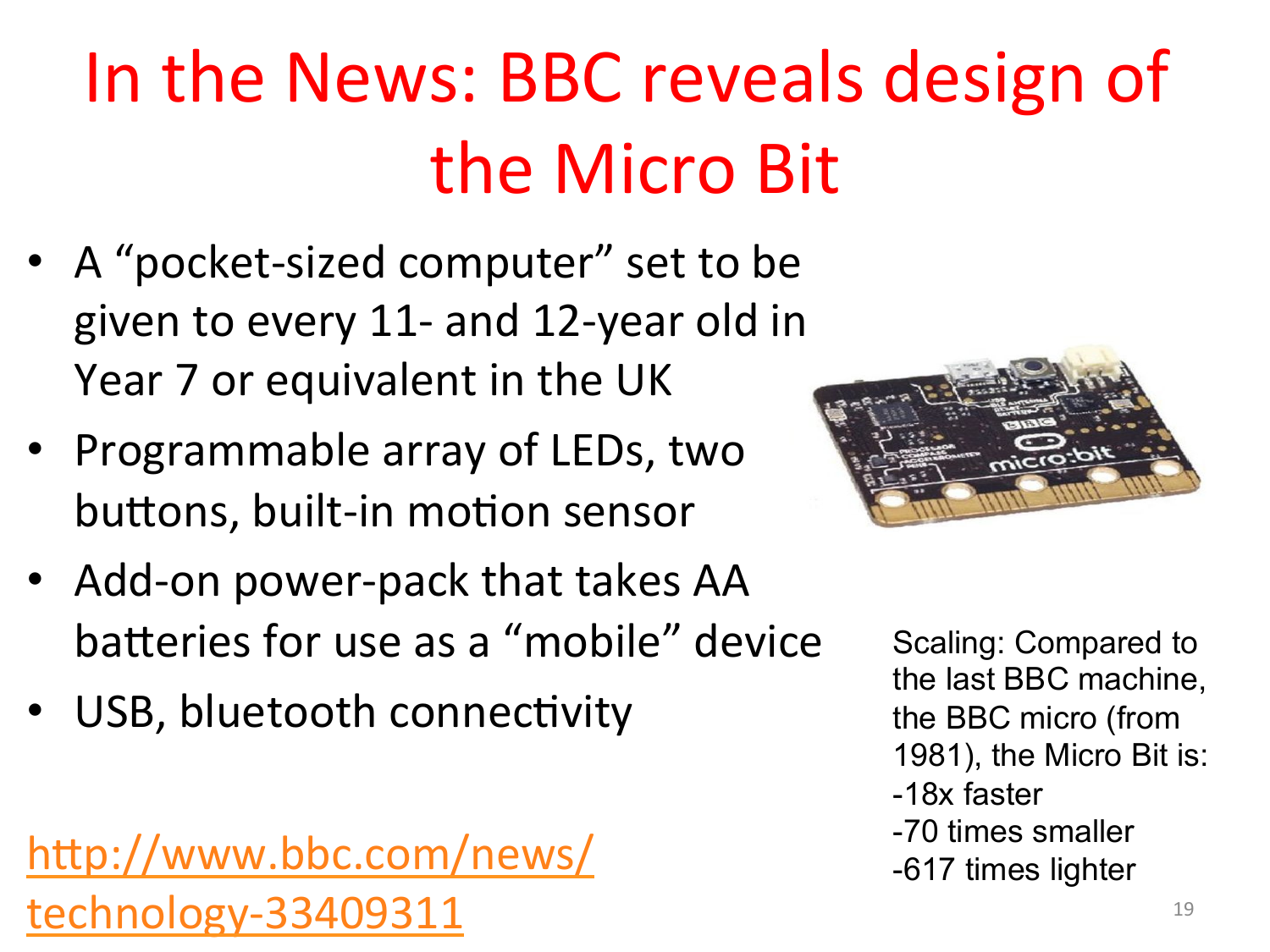#### Break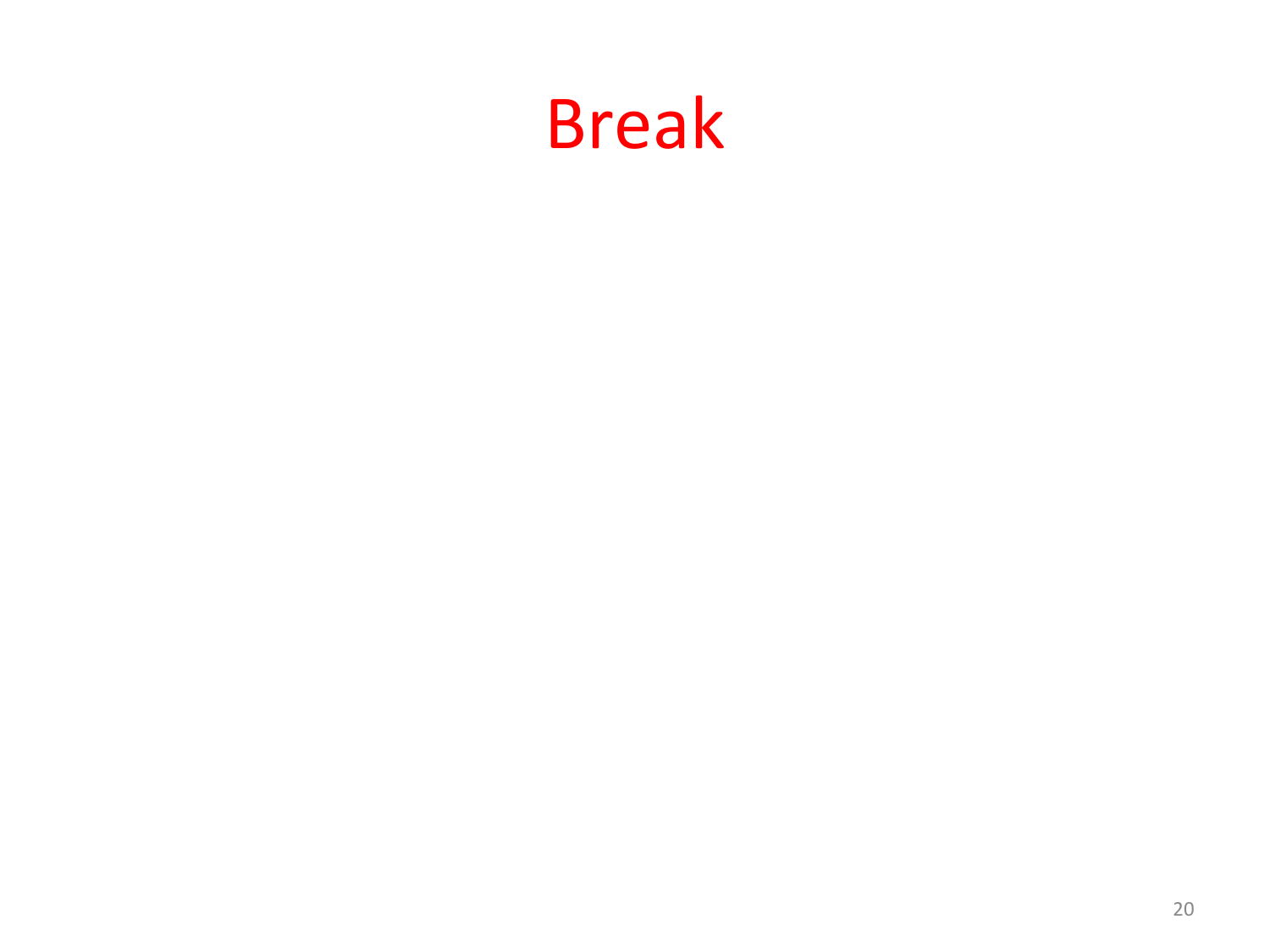## Datapath Walkthroughs (1/3)

- add  $$r3, $r1, $r2$  # $r3 = r1+r2$ 
	- Stage 1: fetch this instruction, increment PC
	- Stage 2: decode to determine it is an add, then read registers  $$r1$  and  $$r2$
	- Stage 3: add the two values retrieved in Stage 2
	- Stage 4: idle (nothing to write to memory)
	- Stage 5: write result of Stage 3 into register \$r3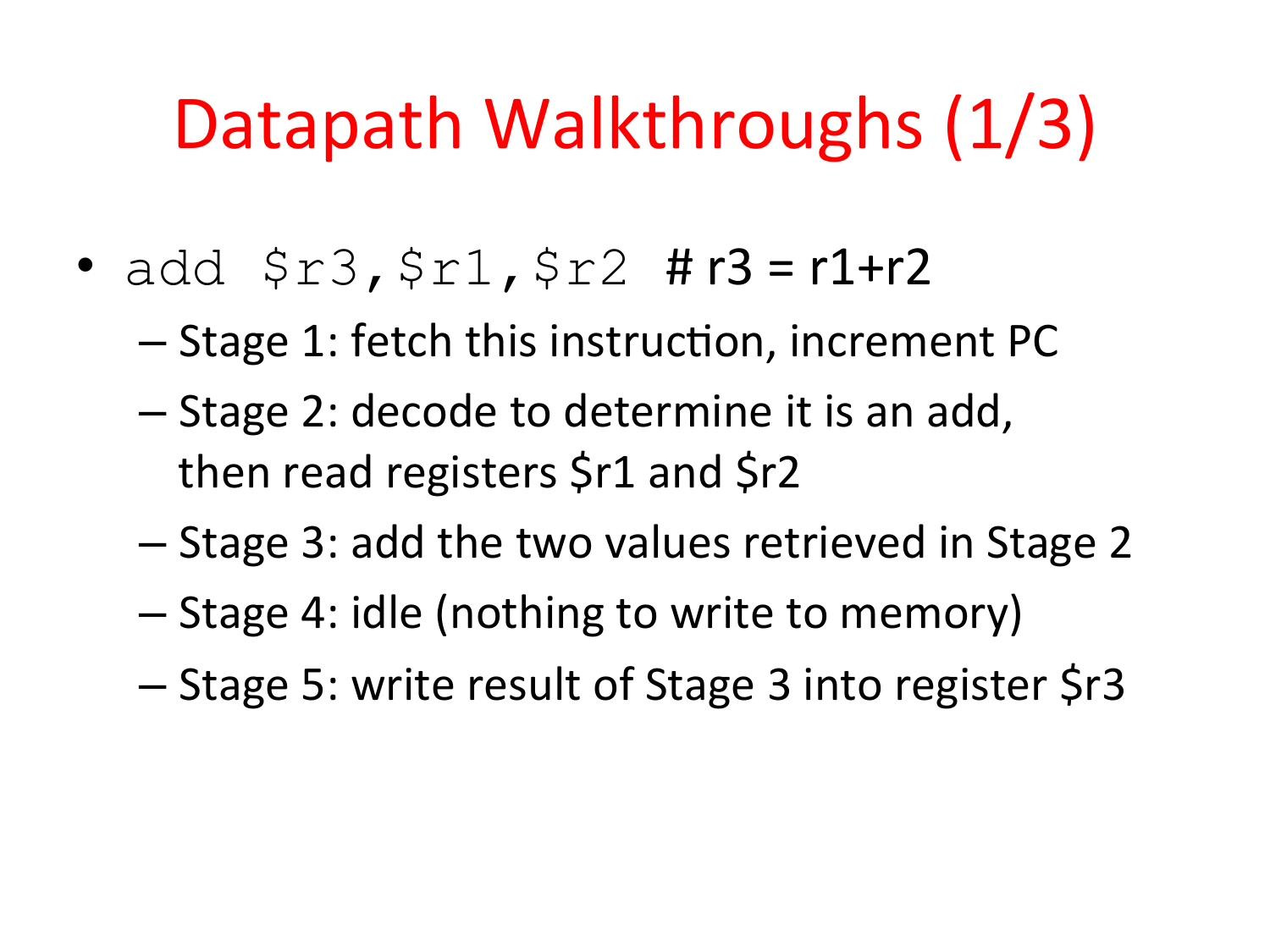#### Example: add Instruction

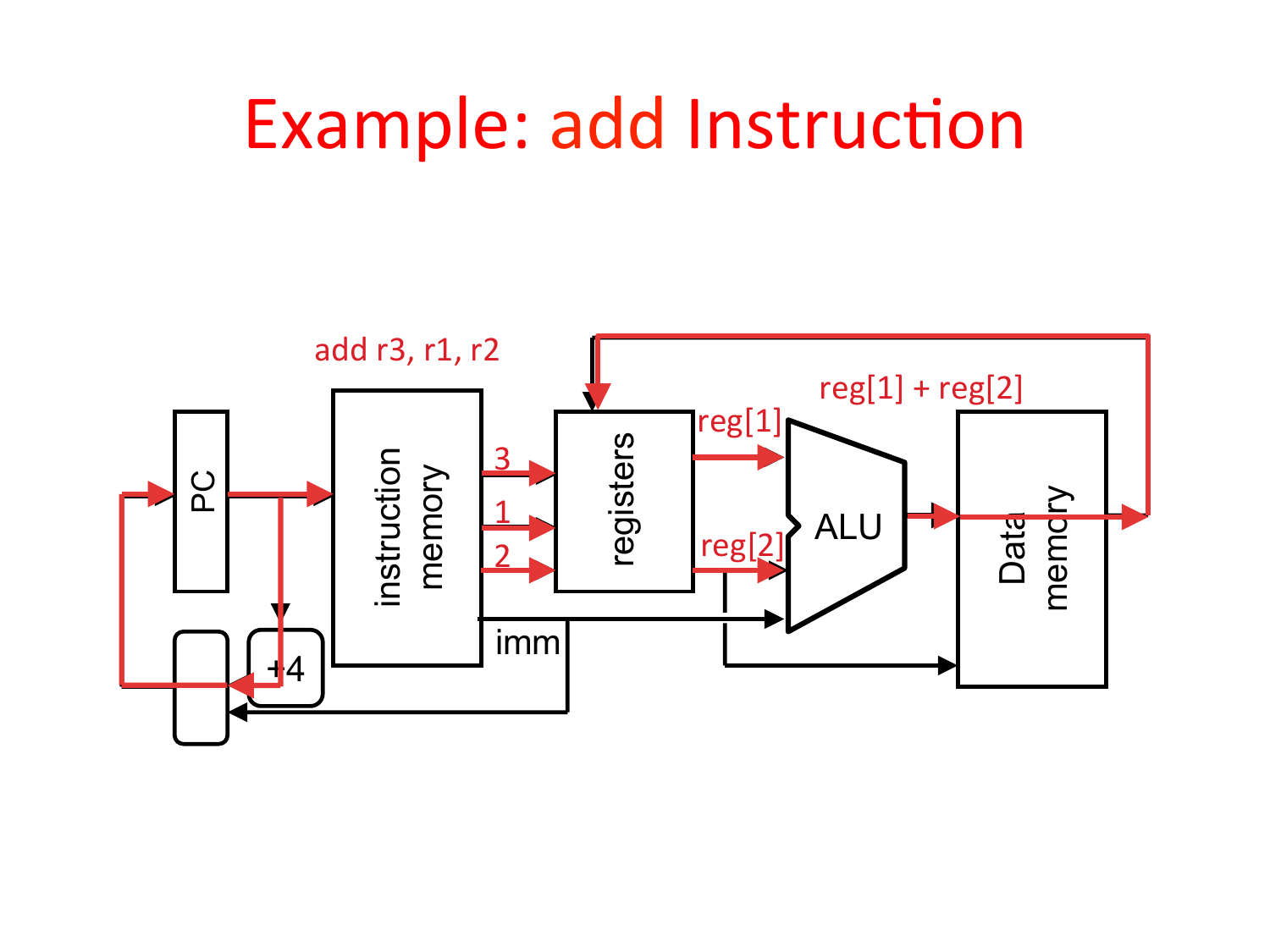## Datapath Walkthroughs (2/3)

- slti \$r3,\$r1,17
	- # if  $(r1 < 17)$   $r3 = 1$  else  $r3 = 0$ 
		- $-$  Stage 1: fetch this instruction, increment PC
		- Stage 2: decode to determine it is an slti, then read register \$r1
		- Stage 3: compare value retrieved in Stage 2 with the integer 17
		- Stage 4: idle
		- $-$  Stage 5: write the result of Stage 3 (1 if reg source was less than signed immediate, 0 otherwise) into register \$r3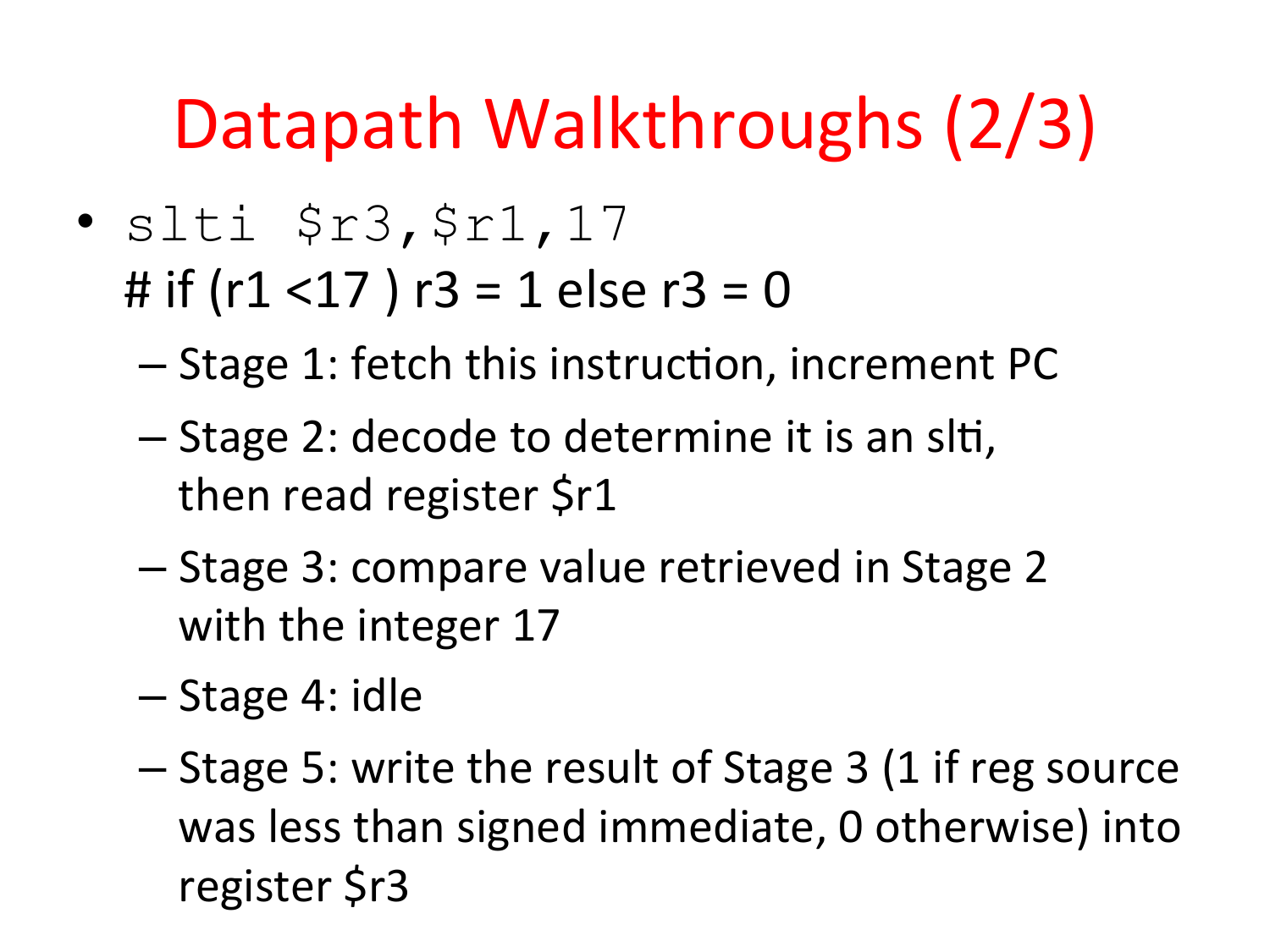#### Example: slti Instruction

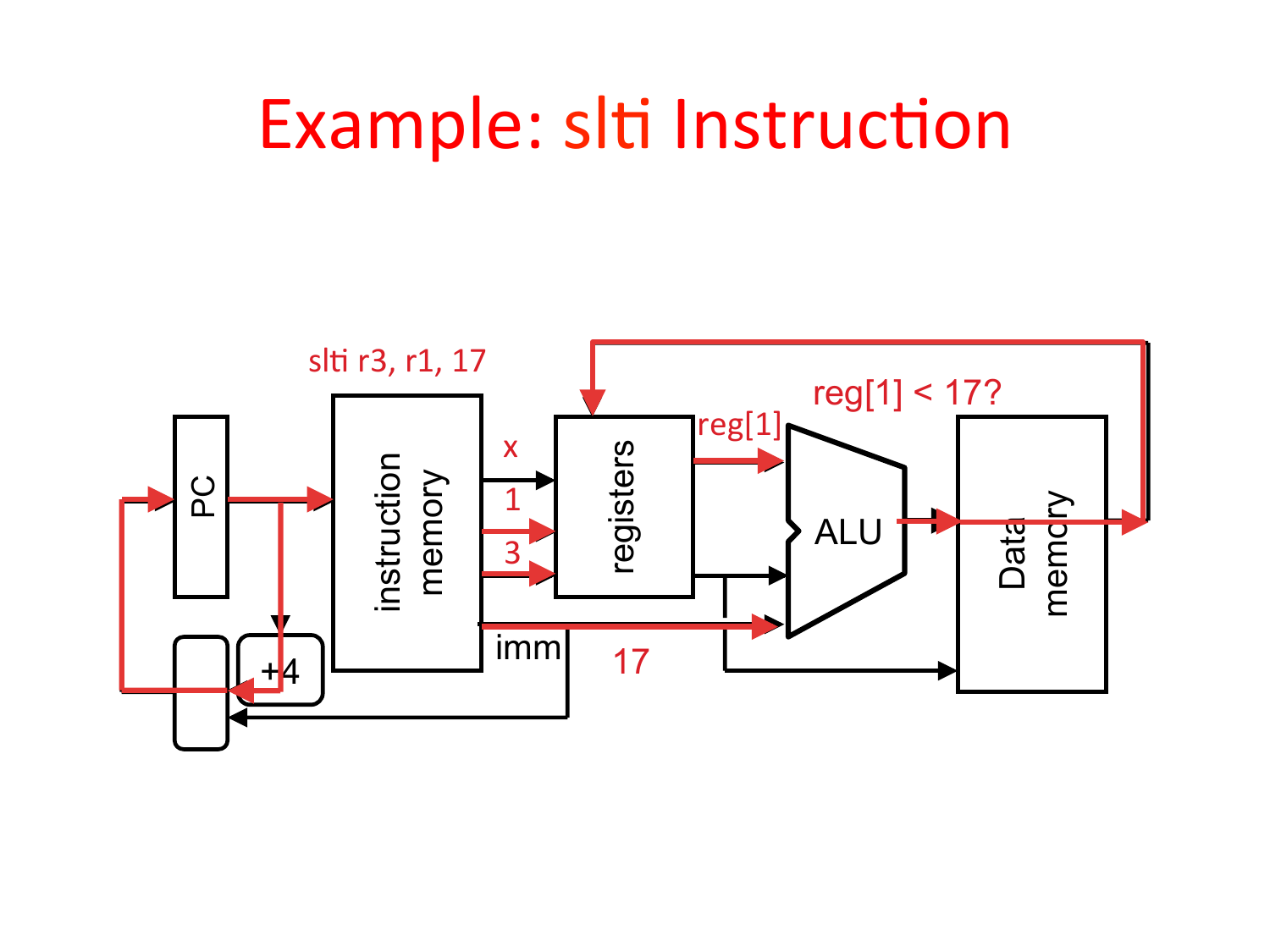## Datapath Walkthroughs (3/3)

- $sw$   $$r3, 17 ($r1)$  # Mem[r1+17]=r3
	- Stage 1: fetch this instruction, increment PC
	- $-$  Stage 2: decode to determine it is a sw, then read registers  $$r1$  and  $$r3$
	- Stage 3: add 17 to value in register \$r1 (retrieved in Stage 2) to compute address
	- Stage 4: write value in register \$r3 (retrieved in Stage 2) into memory address computed in Stage 3
	- Stage 5: idle (nothing to write into a register)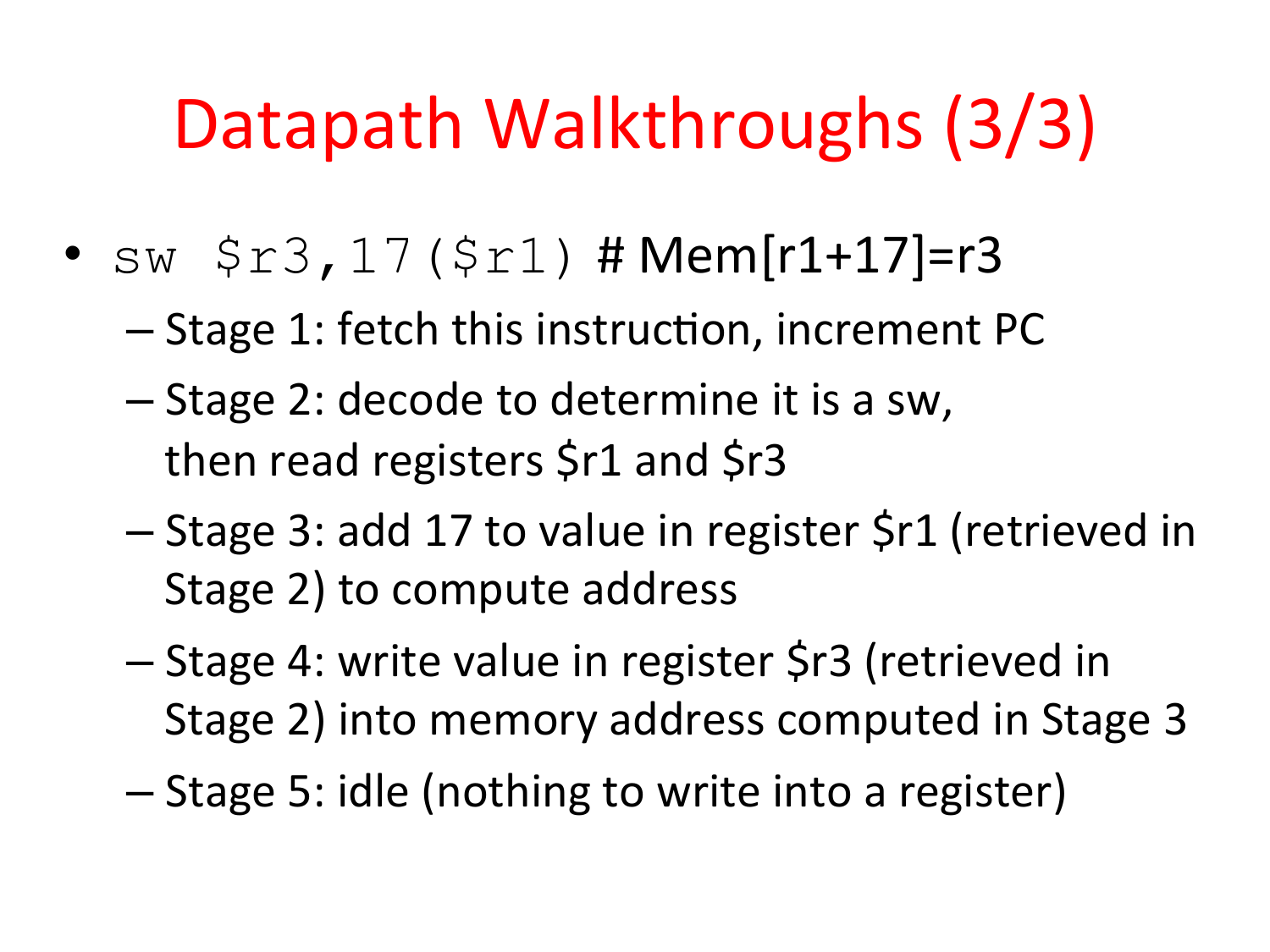#### Example: sw Instruction

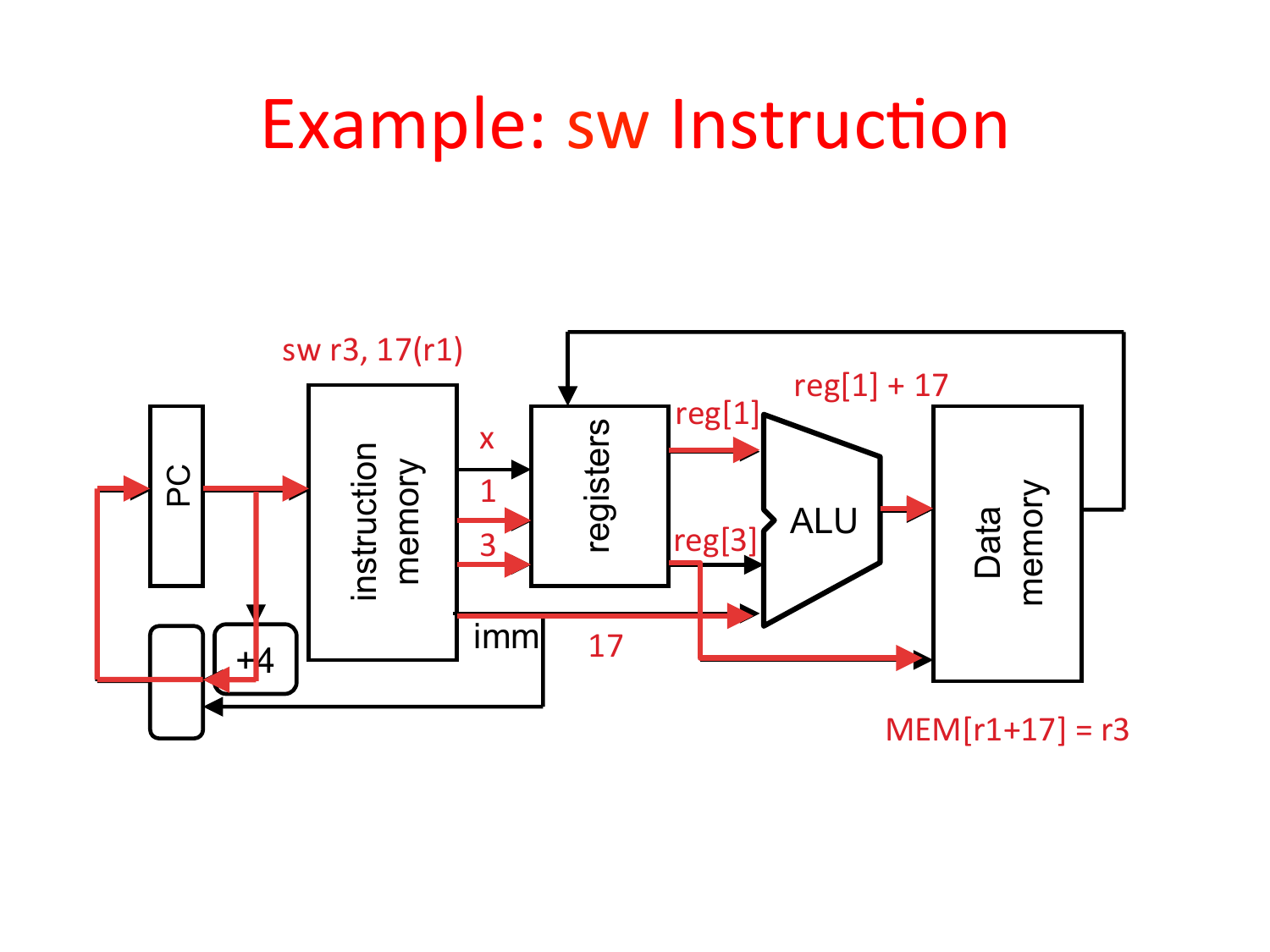# Why Five Stages? (1/2)

- Could we have a different number of stages?
	- $-$  Yes, other ISAs have different natural number of stages
- Why does MIPS have five if instructions tend to idle for at least one stage?
	- $-$  Five stages are the union of all the operations needed by all the instructions.
	- One instruction uses all five stages: the load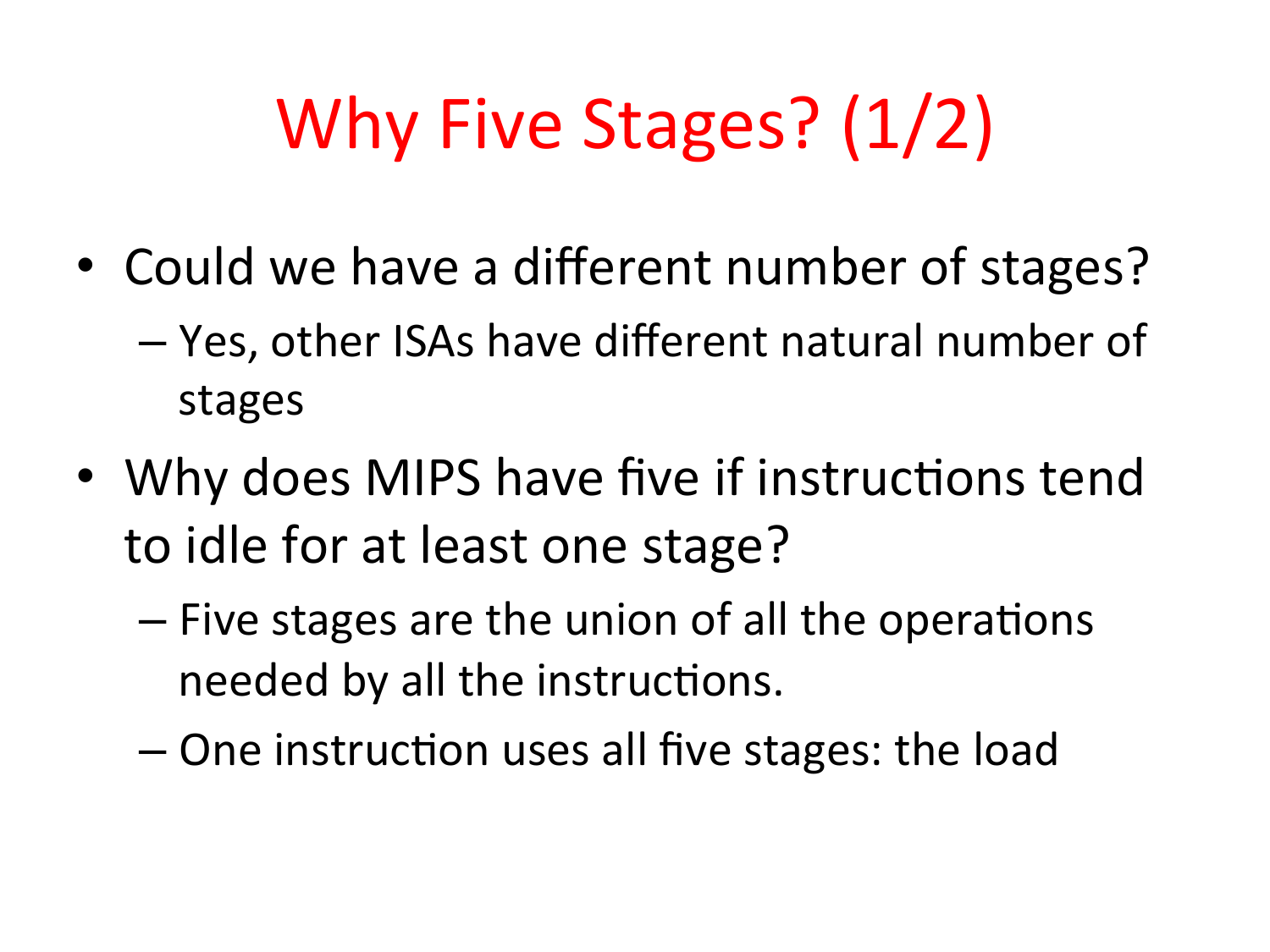# Why Five Stages? (2/2)

- $lw$   $$r3,17($r1)$  #  $r3=Mem[r1+17]$ 
	- Stage 1: fetch this instruction, increment PC
	- $-$  Stage 2: decode to determine it is a lw, then read register \$r1
	- Stage 3: add 17 to value in register \$r1 (retrieved in Stage 2)
	- $-$  Stage 4: read value from memory address computed in Stage 3
	- Stage 5: write value read in Stage 4 into register \$r3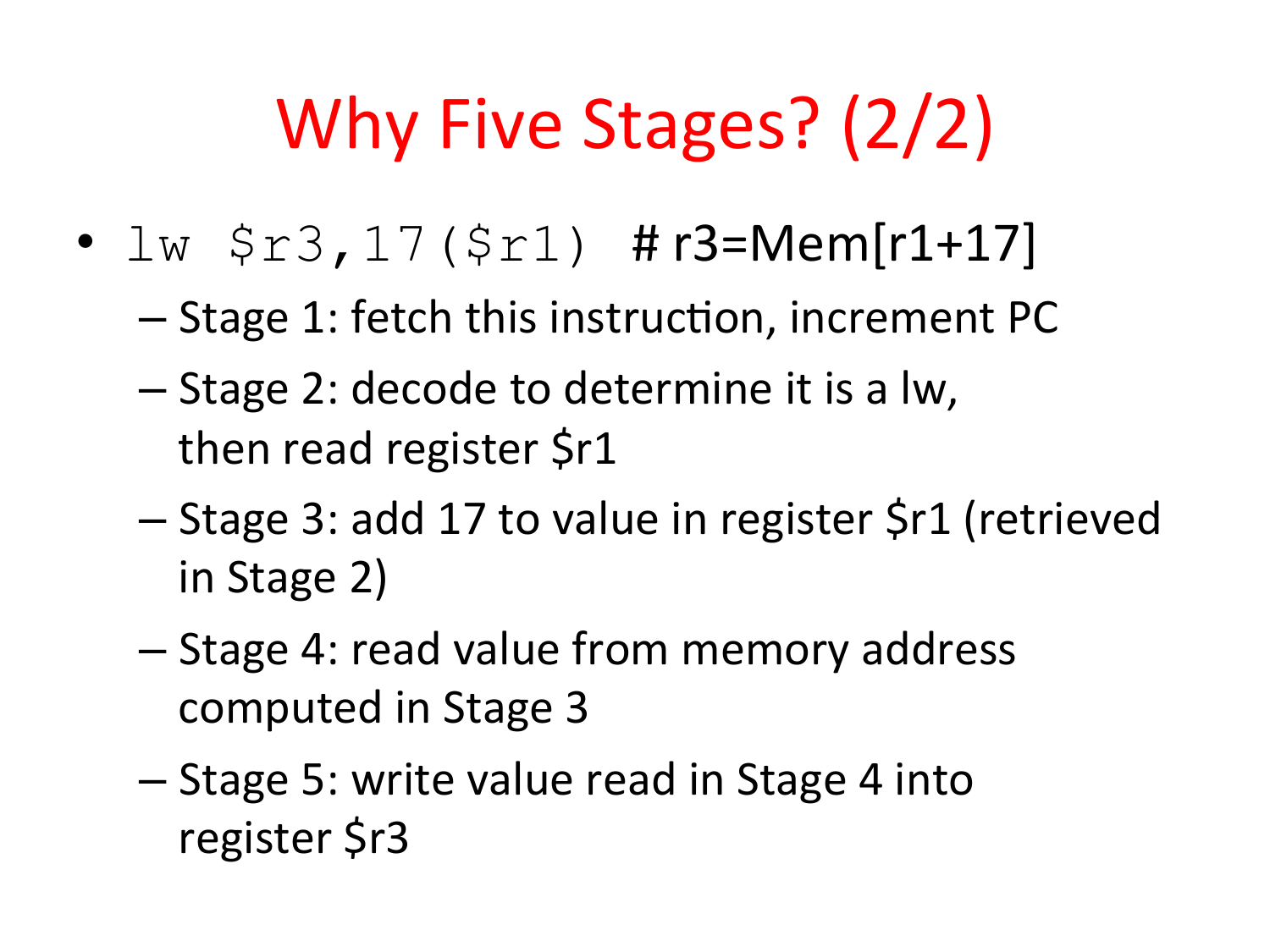#### Example: Iw Instruction

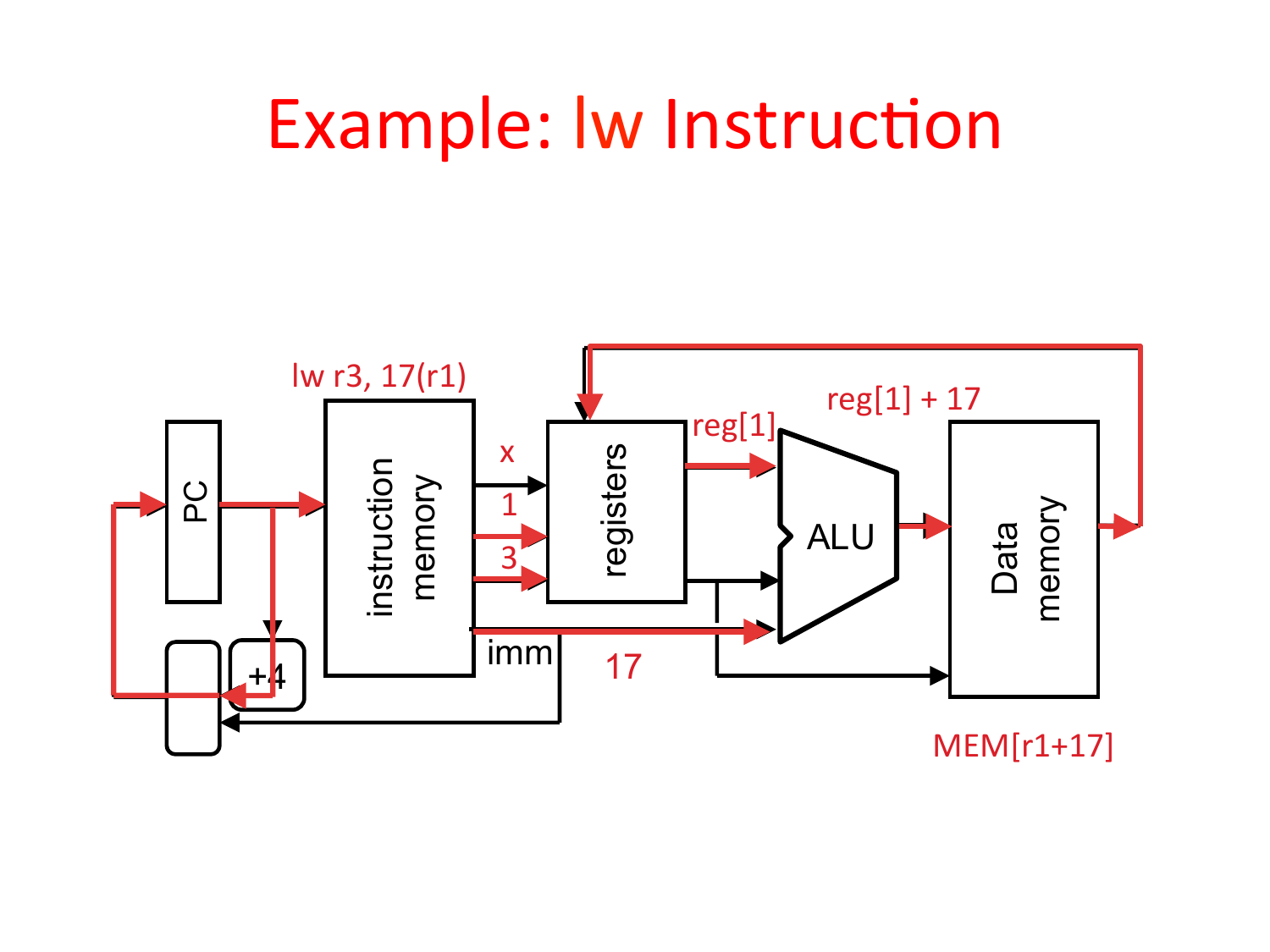# Clickers/Peer Instruction

- Which type of MIPS instruction is active in the fewest stages?
- A: LW
- B: BEQ
- $C: J$
- D: JAL
- E: ADDU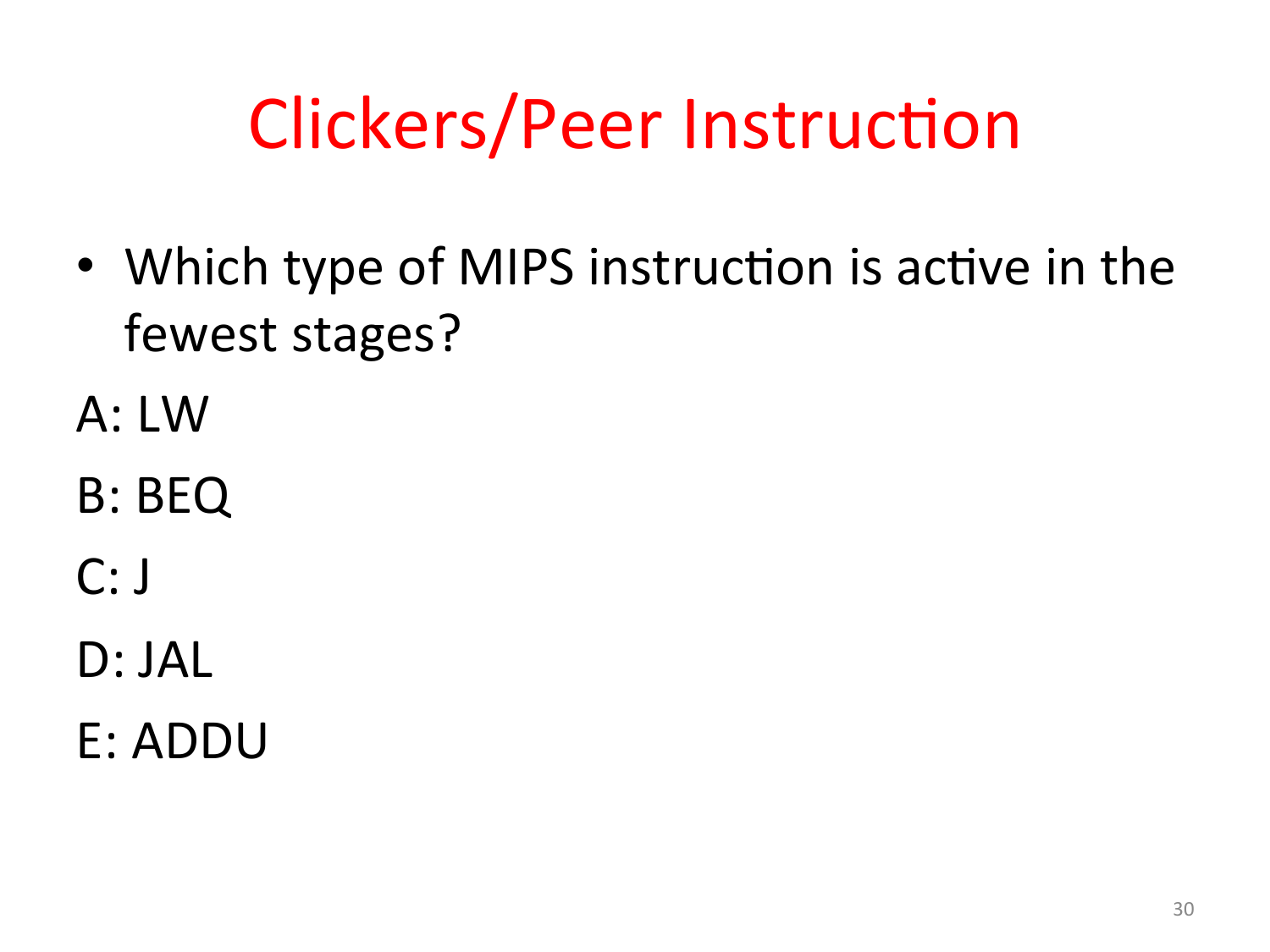# Administrivia

- HW2 out
	- We recommend doing this before the midterm
- Proj 2-1 out
	- Make sure you test your code on hive machines, that's where we'll grade them
	- Team registration problems? Email Jay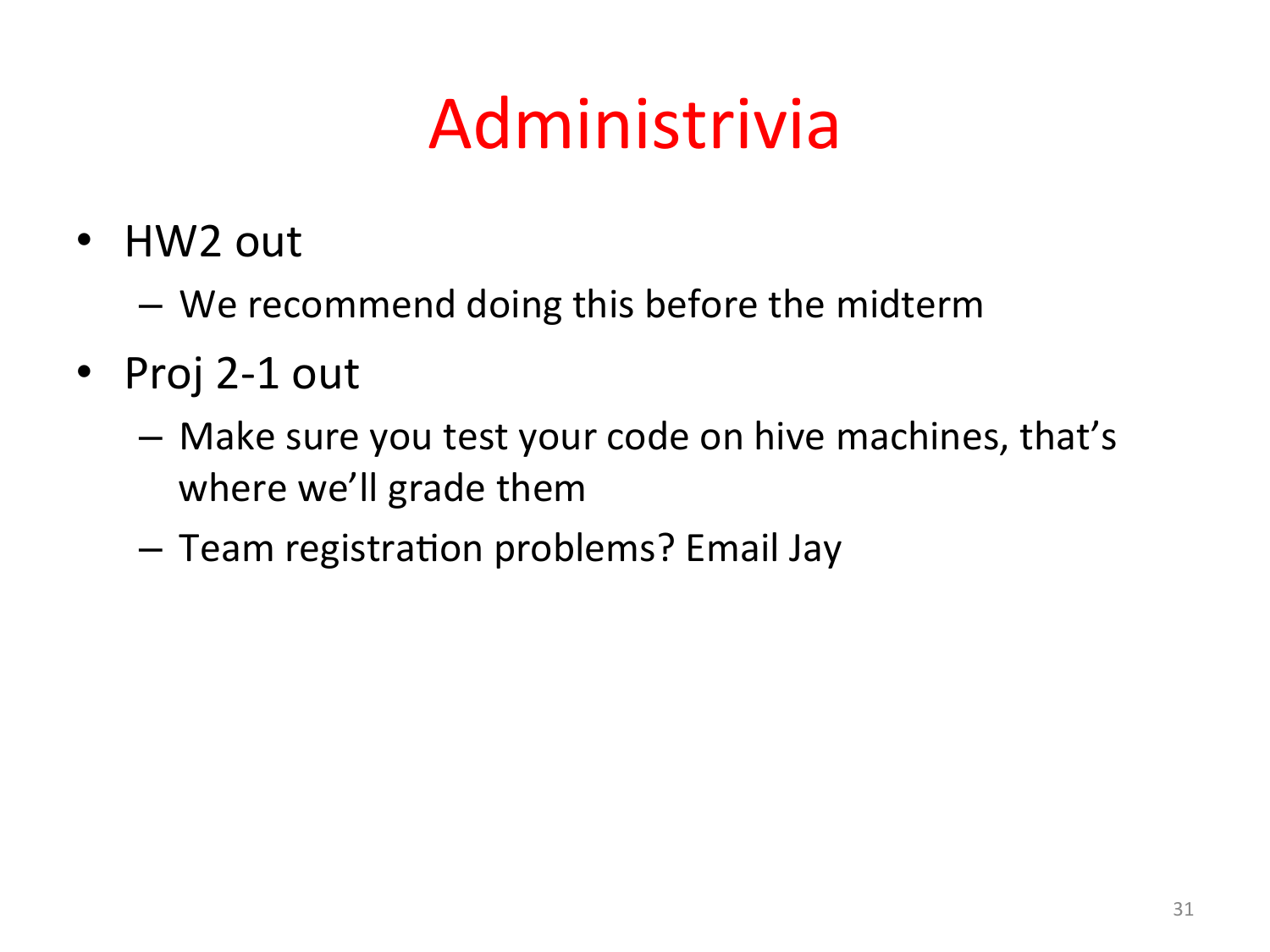## Administrivia

- Midterm is tomorrow
	- $-$  In this room, at this time
	- $-$  One double-sided 8.5"x11" handwritten cheatsheet
	- $-$  We'll provide a MIPS green sheet
	- No electronics
	- $-$  Covers up to and including last lecture (07/02)
	- **Review session slides posted on Piazza**
	- $-$  Get some sleep!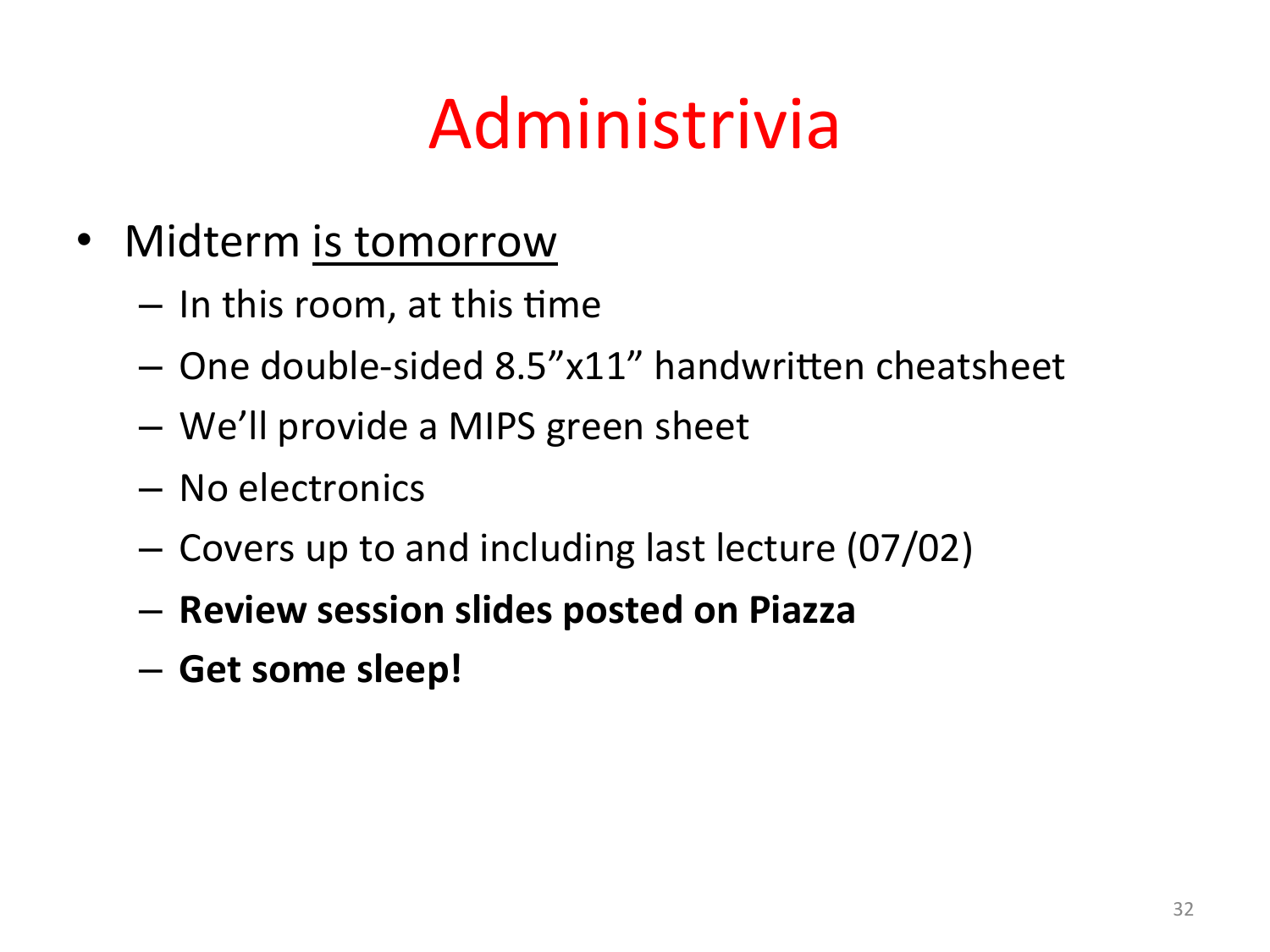#### Break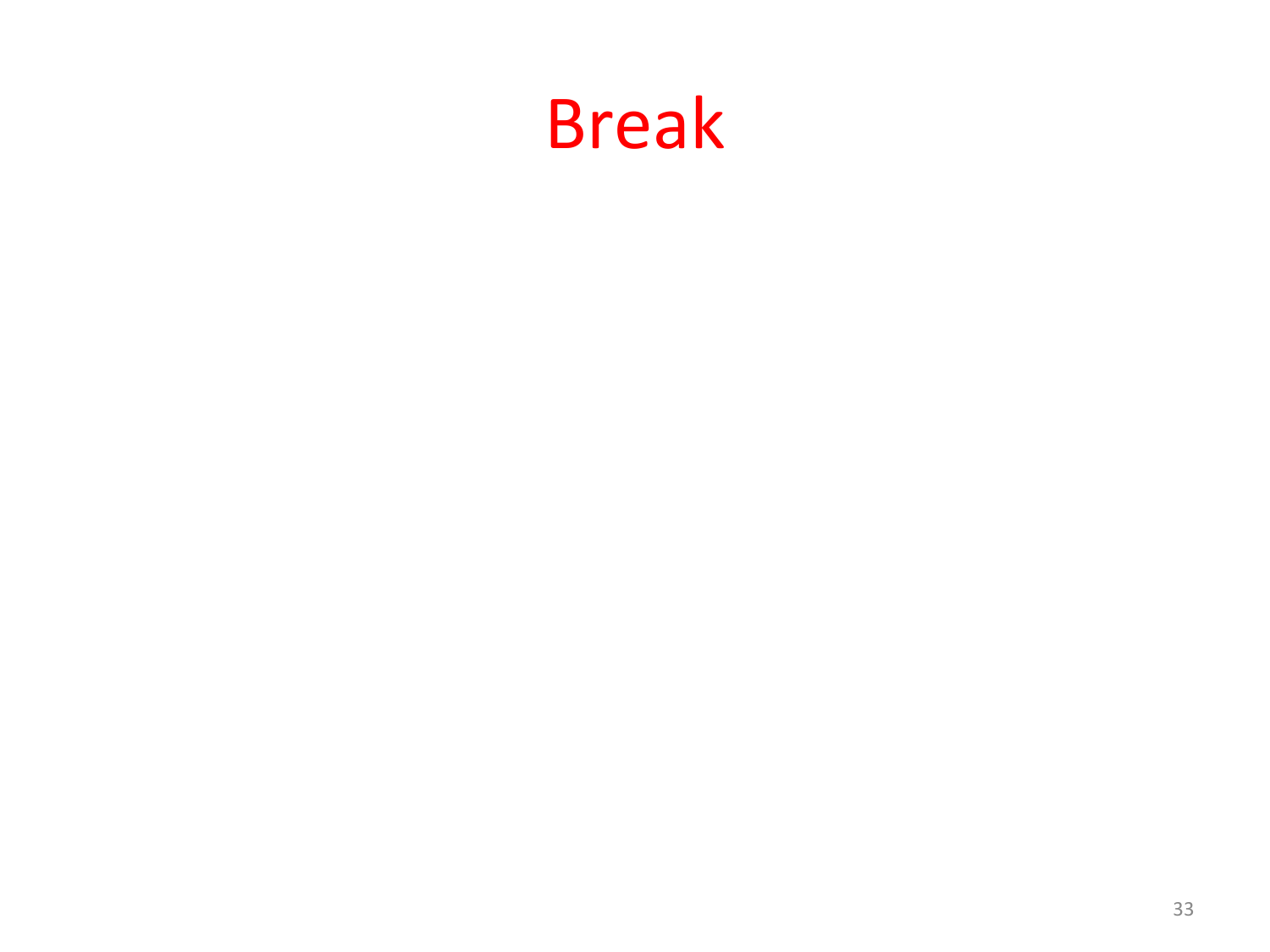## Datapath and Control

- Datapath designed to support data transfers required by instructions
- Controller causes correct transfers to happen

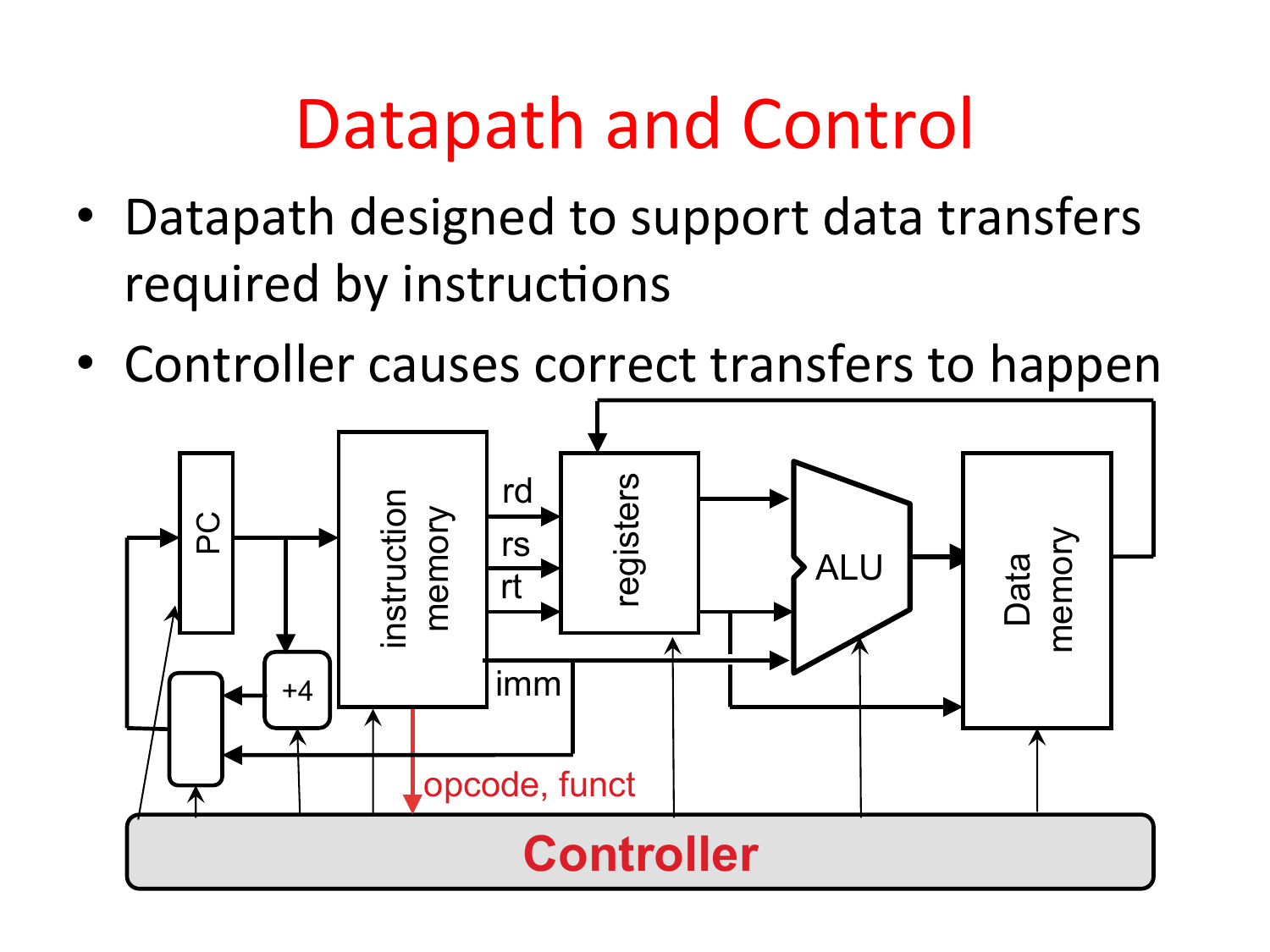## Processor Design: 5 steps

- Step 1: Analyze instruction set to determine datapath requirements
- $-$  Meaning of each instruction is given by register transfers
- $-$  Datapath must include storage element for ISA registers
- $-$  Datapath must support each register transfer
- Step 2: Select set of datapath components & establish clock methodology
- Step 3: Assemble datapath components that meet the requirements
- Step 4: Analyze implementation of each instruction to determine setting of control points that realizes the register transfer
- Step 5: Assemble the control logic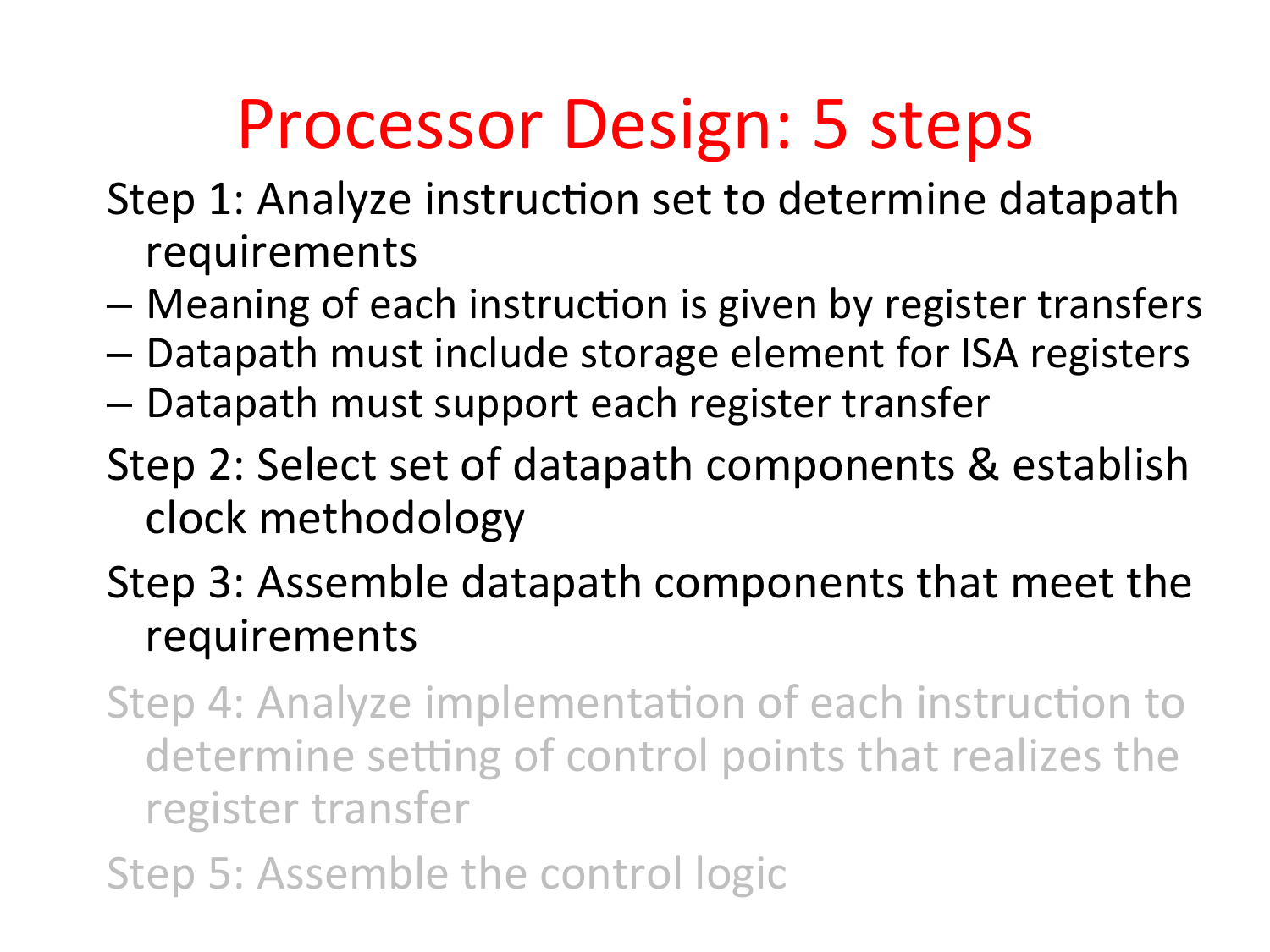## The MIPS Instruction Formats

• All MIPS instructions are 32 bits long. 3 formats:

|            | 31 | 26        | 21      | 16     | 11             | 6                 | $\theta$       |  |
|------------|----|-----------|---------|--------|----------------|-------------------|----------------|--|
| - R-type   |    | op        | rs      | rt     | rd             | shamt             | funct          |  |
|            |    | 6 bits    | 5 bits  | 5 bits | 5 bits         | 5 bits            | 6 bits         |  |
|            | 31 | 26        | 21      | 16     |                |                   | $\theta$       |  |
| $-$ l-type |    | op        | rs      | rt     |                | address/immediate |                |  |
|            |    | 6 bits    | 5 bits  | 5 bits |                | 16 bits           |                |  |
|            | 31 | 26        |         |        |                |                   | $\overline{0}$ |  |
| - J-type   |    | <b>op</b> |         |        | target address |                   |                |  |
|            |    | 6 bits    | 26 bits |        |                |                   |                |  |

- $\bullet$  The different fields are:
	- $-$  op: operation ("opcode") of the instruction
	- $-$  rs, rt, rd: the source and destination register specifiers
	- $-$  shamt: shift amount
	- $-$  funct: selects the variant of the operation in the "op" field
	- $-$  address / immediate: address offset or immediate value
	- $-$  target address: target address of jump instruction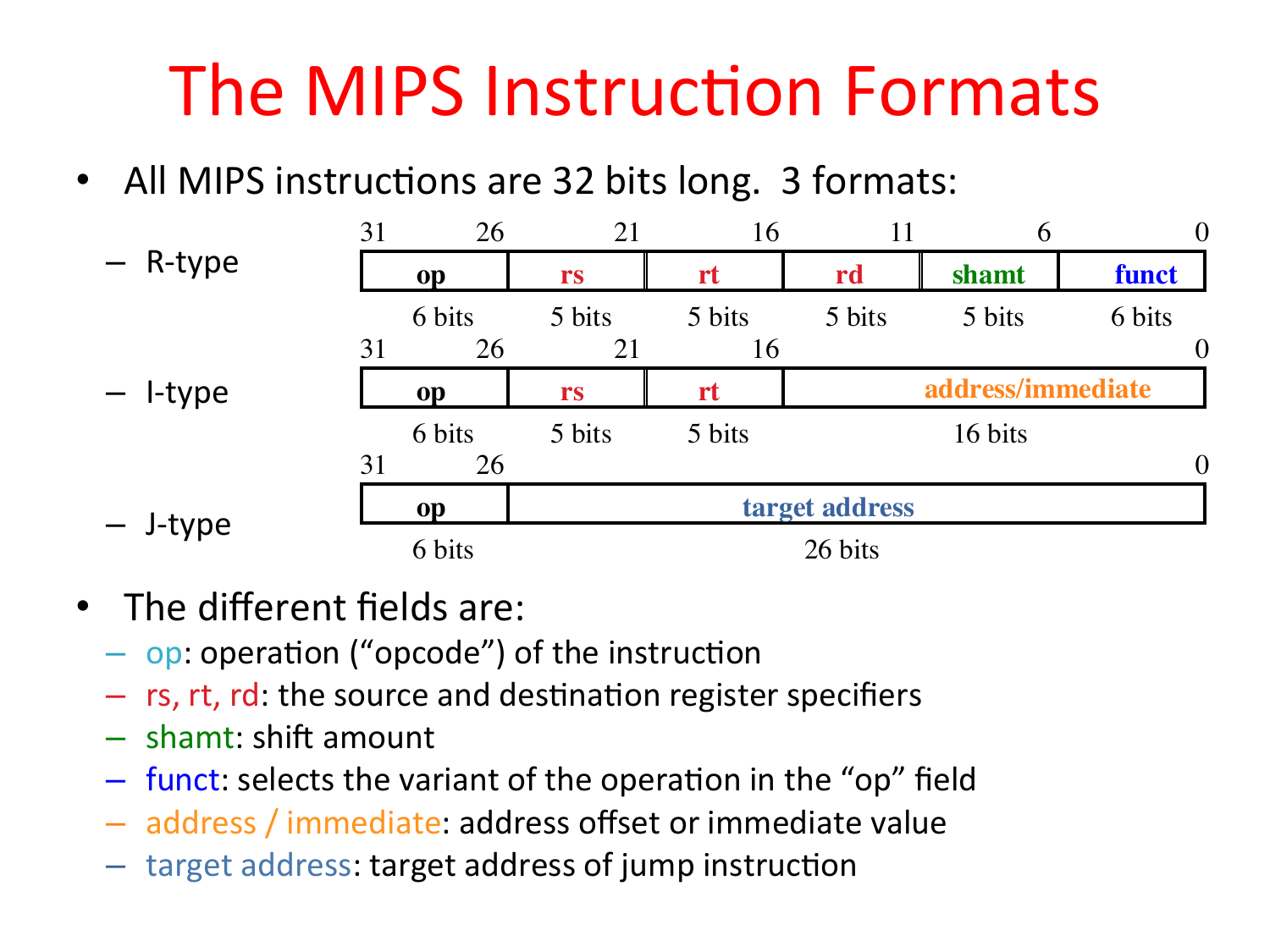#### The MIPS-lite Subset

• ADDU and SUBU – addu rd,rs,rt – subu rd,rs,rt • OR Immediate:  $-$  Ori rt,rs,imm16<sup>6 bits</sup> 5 bits 5 bits 16 bits LOAD and **STORE Word** – lw rt,rs,imm16  $-$  sw rt,rs,imm16 • BRANCH: – beq rs,rt,imm16 **op rs rt rd shamt funct** 31 26 21 16 11 6 0 6 bits 5 bits 5 bits 5 bits 5 bits 6 bits **op rs rt immediate** 31 26 21 16 0 **op rs rt immediate** 31 26 21 16 0 6 bits 5 bits 5 bits 16 bits **op rs rt immediate** 31 26 21 16 0 6 bits 5 bits 5 bits 16 bits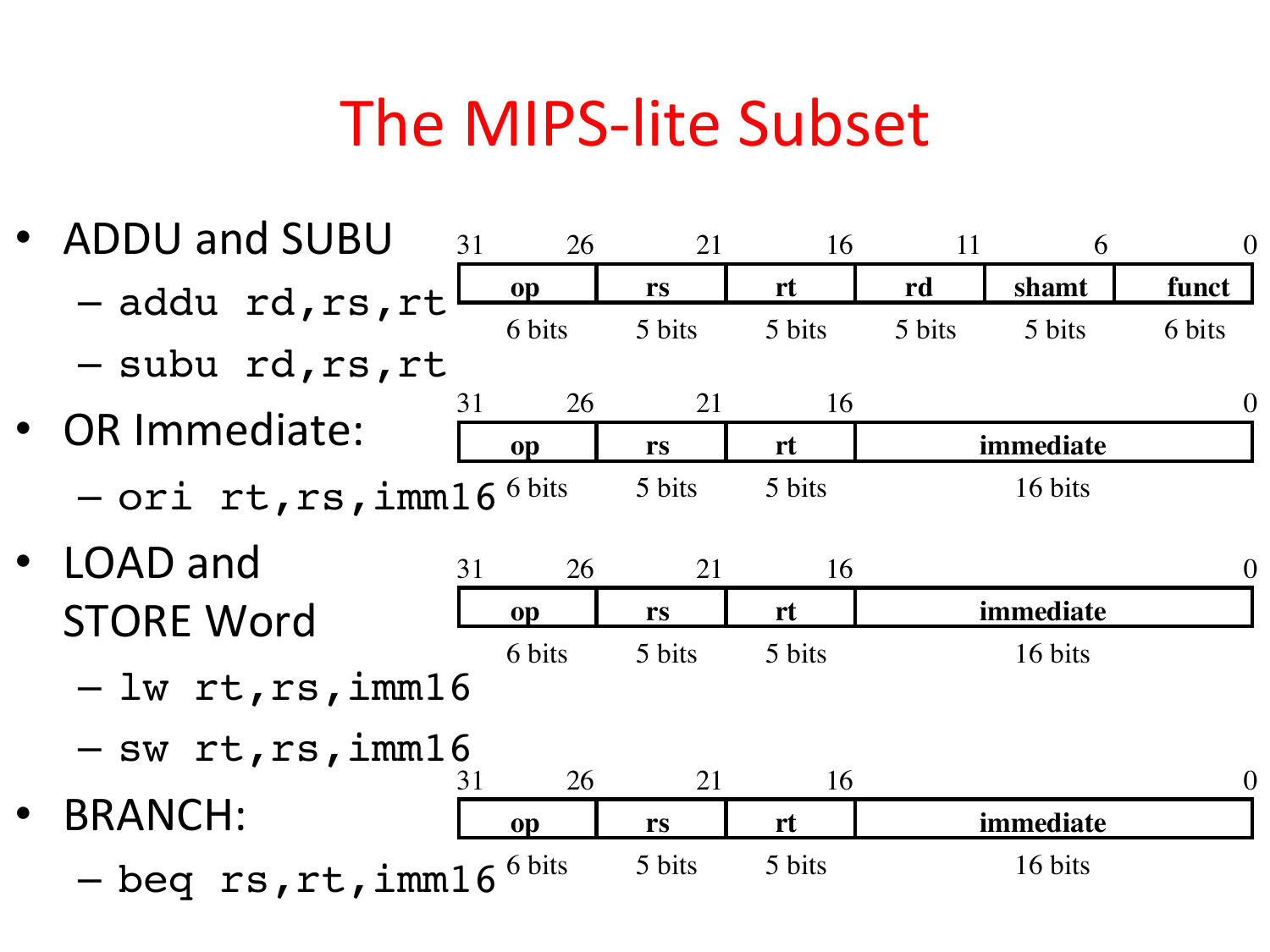## Register Transfer Level (RTL)

- Colloquially called "Register Transfer Language"
- RTL gives the meaning of the instructions
- All start by fetching the instruction itself

```
\{op, rs, rt, rd, shamt, funct\} \leftarrow \text{MEM}[PC]
```
- $\{op, rs, rt, Imm16\} \leftarrow MEM[PC]$
- Inst Register Transfers
- ADDU R[rd]  $\leftarrow$  R[rs] + R[rt]; PC  $\leftarrow$  PC + 4
- SUBU  $R[rd] \leftarrow R[rs] R[rt]$ ; PC  $\leftarrow$  PC + 4
- ORI R[rt]  $\leftarrow$  R[rs] | zero ext(Imm16); PC  $\leftarrow$  PC + 4
- LOAD R[rt] ← MEM[ R[rs] + sign ext(Imm16)]; PC ← PC + 4
- STORE MEM[ R[rs] + sign ext(Imm16) ] ← R[rt]; PC ← PC + 4

```
BEQ if (R[rs] == R[rt])
            PC \leftarrow PC + 4 + {sign ext(Imm16)}, 2'b00}
        else PC \leftarrow PC + 4
```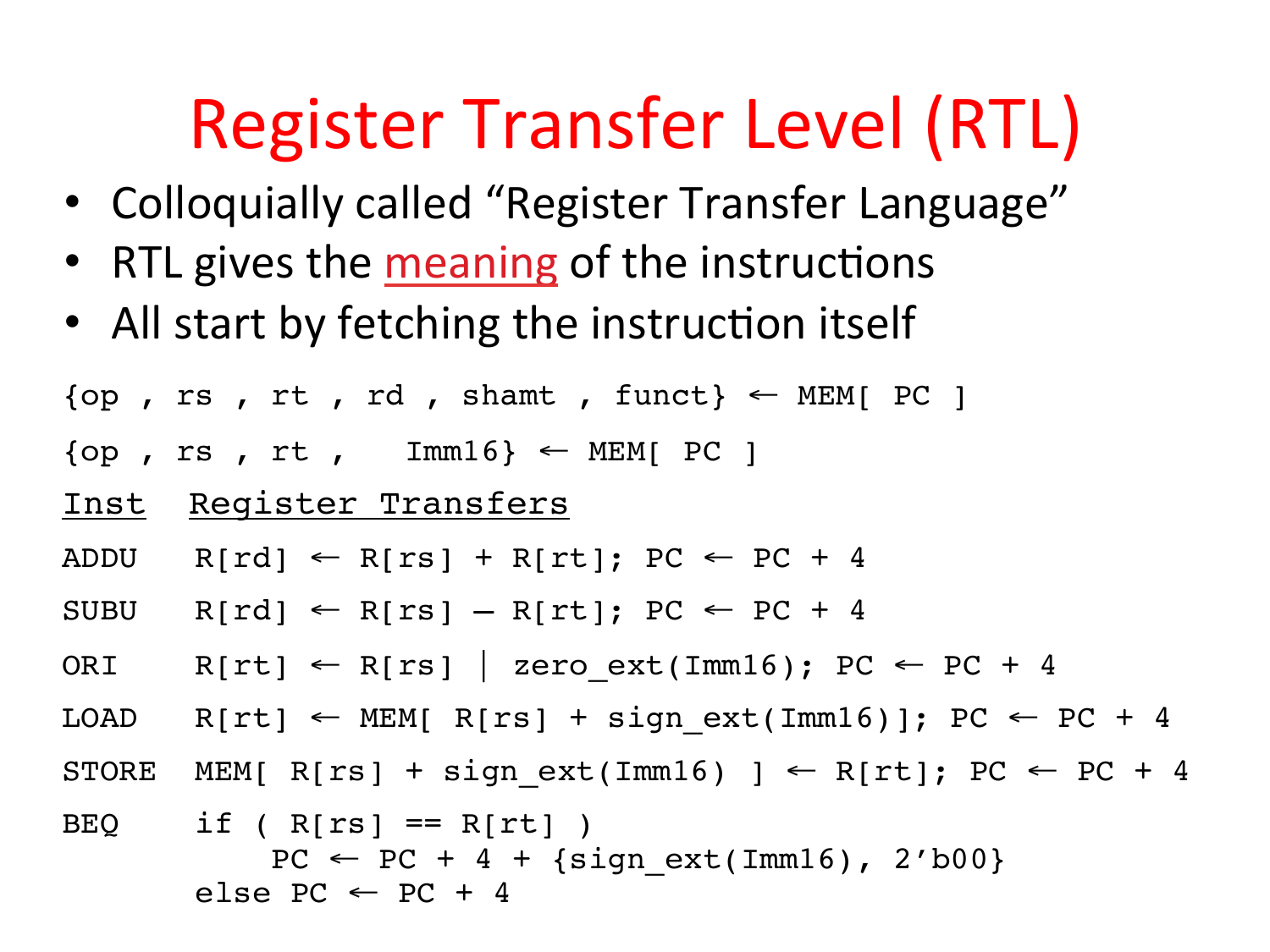## Real-World RTL

|                                         | GitHub, Inc. [US] https://github.com/ucb-bar/rocket/tree/master/ < |      |  |  |  |
|-----------------------------------------|--------------------------------------------------------------------|------|--|--|--|
| ucb-bar / rocket<br><b> Inwatch</b> ▼   |                                                                    |      |  |  |  |
| $\mathcal V$ branch: master $\star$     | rocket / src / main / scala / $+$                                  |      |  |  |  |
| Merge pull request #10 from wsong83/fix |                                                                    |      |  |  |  |
| hcook authored 2 days ago               |                                                                    | late |  |  |  |
|                                         |                                                                    |      |  |  |  |
| arbiter.scala                           | Use HeaderlessTileLinkIO                                           |      |  |  |  |
| $\equiv$ btb.scala                      | Rename some params, use refactored TileLink                        |      |  |  |  |
| $\equiv$ consts.scala                   | <b>Renamed PCR to CSR</b>                                          |      |  |  |  |
| e core.scala                            | Clean up handling of icache's io.cpu.npc signal                    |      |  |  |  |
| $\mathsf{R}$ csr.scala                  | New machine-mode timer facility                                    |      |  |  |  |
| $\equiv$ ctrl.scala                     | Update to privileged architecture 1.7                              |      |  |  |  |
| el decode.scala                         | fix decodelogic bug for bitwidths $>= 64$ s/1L/BigInt(1)/          |      |  |  |  |
| $\equiv$ dpath.scala                    | Fix an apparently benign PC sign-extension bug                     |      |  |  |  |
| dpath_alu.scala                         | Rename some params, use refactored TileLink                        |      |  |  |  |
| $\equiv$ fpu.scala                      | Integrate divide/sqrt unit                                         |      |  |  |  |
| $\equiv$ icache.scala                   | Clean up handling of icache's io.cpu.npc signal                    |      |  |  |  |
| instructions.scala                      | New machine-mode timer facility                                    |      |  |  |  |
| multiplier.scala                        | Rename some params, use refactored TileLink                        |      |  |  |  |
| $\equiv$ nbdcache.scala                 | code clean in dcache, no need to check the condition twice.        |      |  |  |  |
| package.scala                           | Update to privileged architecture 1.7                              |      |  |  |  |
| <b>■</b> ptw.scala                      | Update to privileged architecture 1.7                              |      |  |  |  |
| $\equiv$ rocc.scala                     | HeaderlessTileLinkIO -> ClientTileLinkIO                           |      |  |  |  |
| $\equiv$ tile.scala                     | HeaderlessTileLinkIO -> ClientTileLinkIO                           |      |  |  |  |
| $\equiv$ tlb.scala                      | Update to privileged architecture 1.7                              |      |  |  |  |
| $\mathsf{r}$ util.scala                 | Update to privileged architecture 1.7                              |      |  |  |  |
|                                         |                                                                    |      |  |  |  |

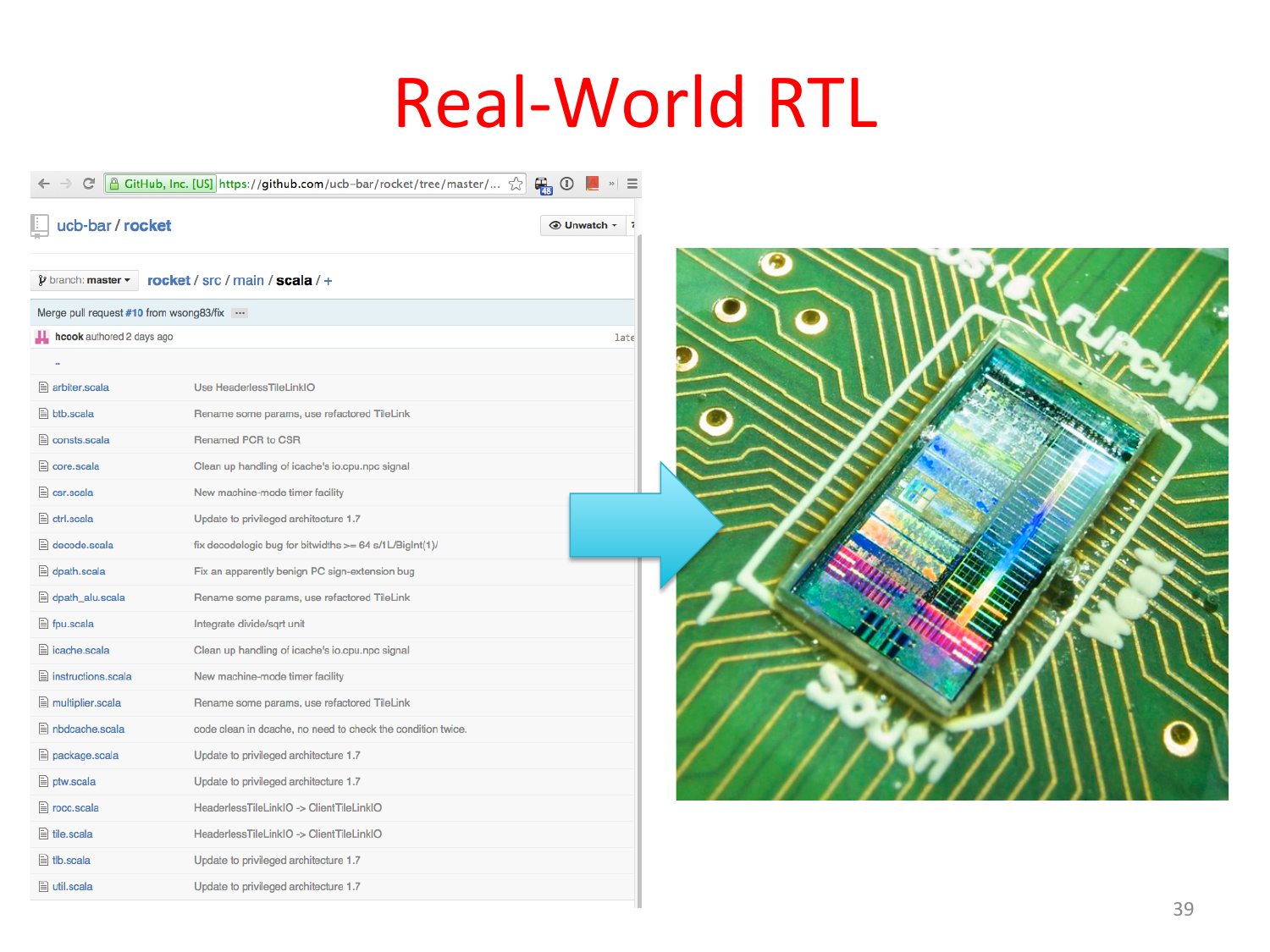# Step 1: Requirements of the **Instruction Set**

- Memory (MEM)
	- $-$  Instructions & data (will use one for each)
- Registers (R: 32, 32-bit wide registers)
	- Read RS
	- Read RT
	- Write RT or RD
- Program Counter (PC)
- Extender (sign/zero extend)
- Add/Sub/OR/etc unit for operation on register(s) or extended immediate (ALU)
- Add 4 (+ maybe extended immediate) to PC
- Compare registers?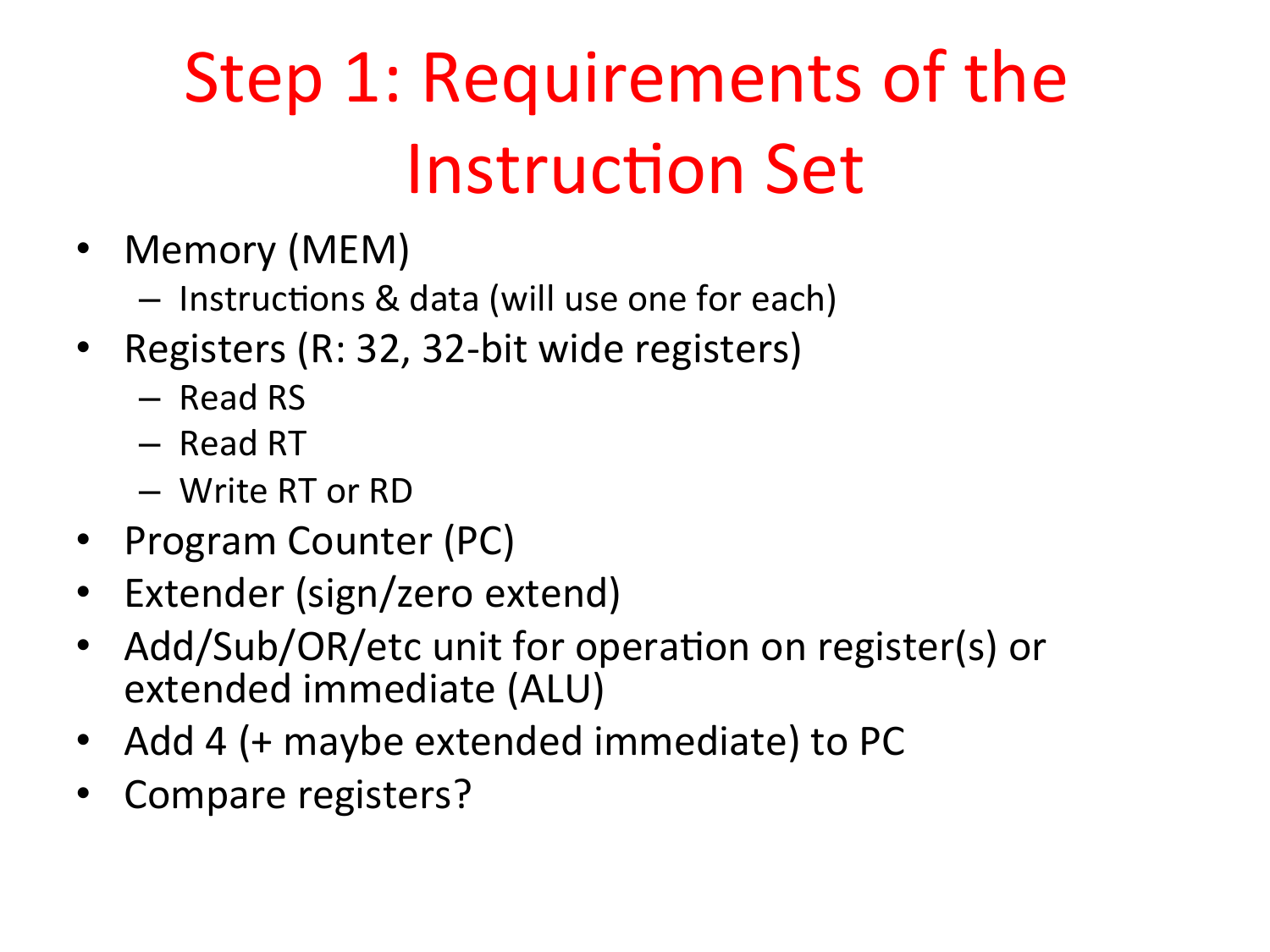# Step 2: Components of the Datapath

- Combinational Elements
- Storage Elements + Clocking Methodology
- Building Blocks

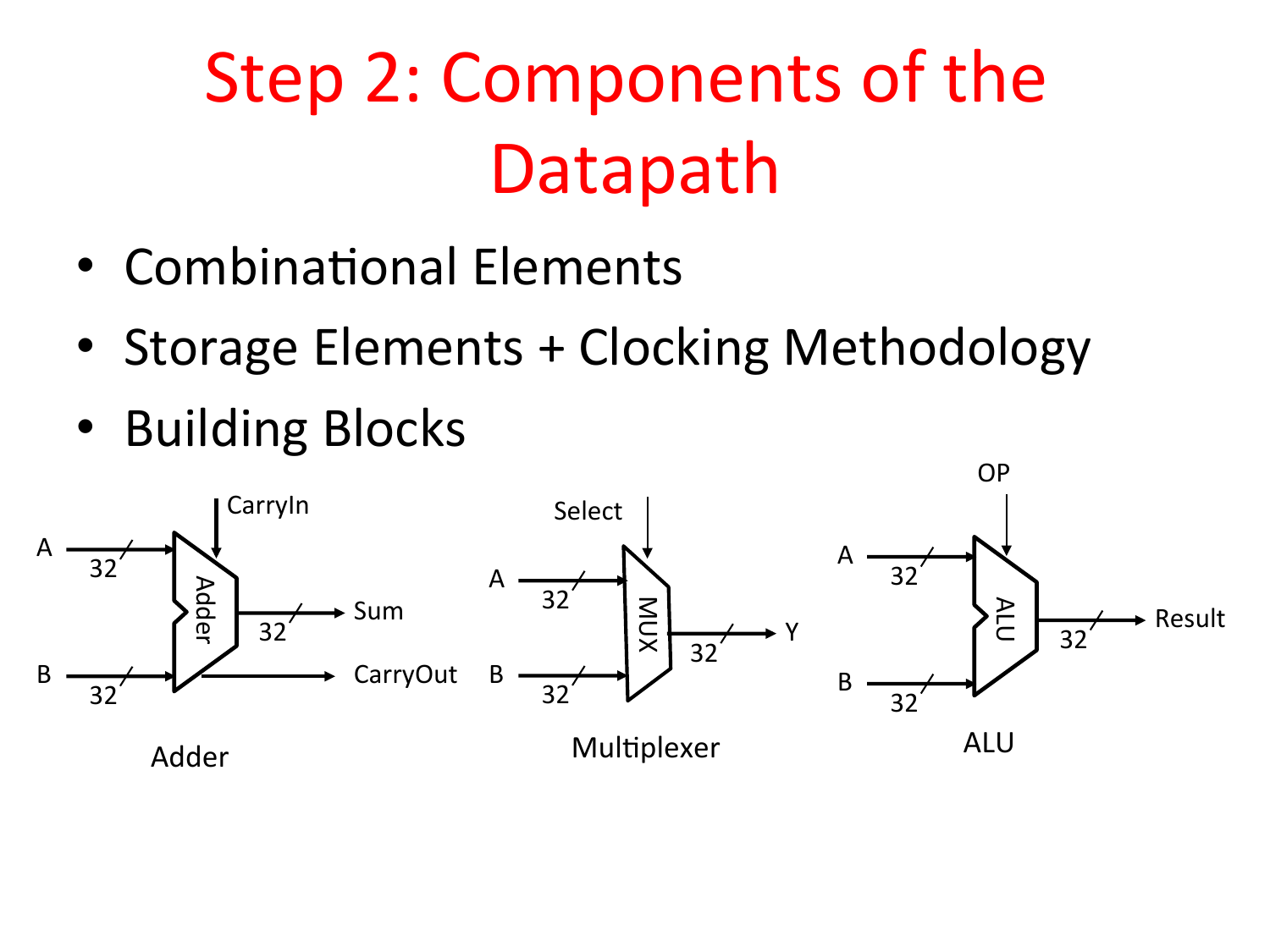#### ALU Needs for MIPS-lite + Rest of MIPS

• Addition, subtraction, logical OR,  $==$ :

| ADDU $R[rd] = R[rs] + R[rt]; $        |
|---------------------------------------|
| SUBU $R[rd] = R[rs] - R[rt]$ ;        |
| ORI $R[rt] = R[rs]$   zero ext(Imm16) |
| BEQ if (R[rs] == $R[rt]$ )            |

- Test to see if output  $== 0$  for any ALU operation gives  $==$  test. How?
- P&H also adds AND, Set Less Than  $(1$  if  $A < B$ , 0 otherwise)
- ALU follows Chapter 5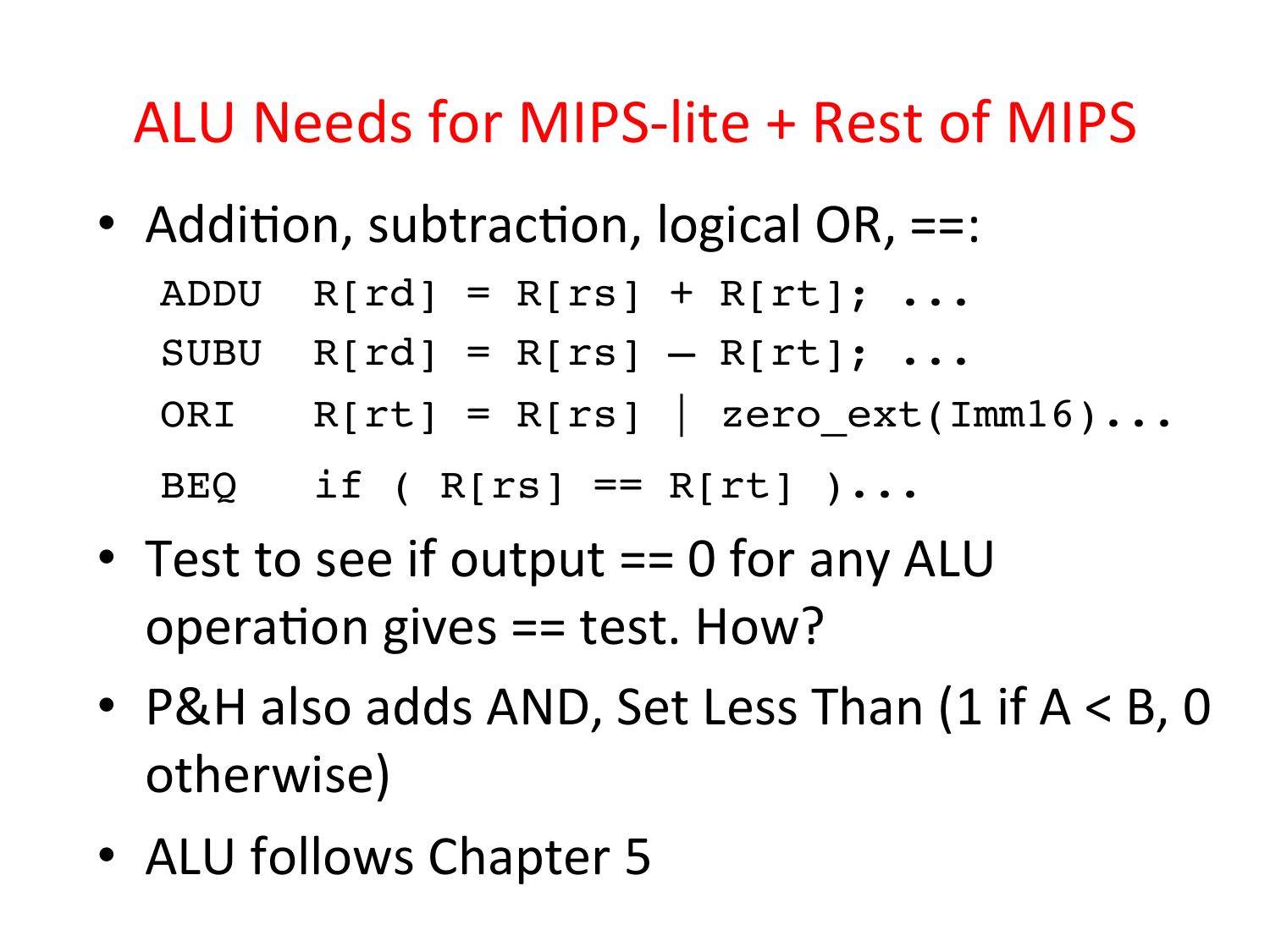# Storage Element: Idealized Memory

- "Magic" Memory
	- $-$  One input bus: Data In
	- $-$  One output bus: Data Out
- Memory word is found by:



- $-$  For Read: Address selects the word to put on Data Out
- $-$  For Write: Set Write Enable = 1: address selects the memory word to be written via the Data In bus
- Clock input (CLK)
	- $-$  CLK input is a factor ONLY during write operation
	- $-$  During read operation, behaves as a combinational logic block: Address valid  $\Rightarrow$  Data Out valid after "access time"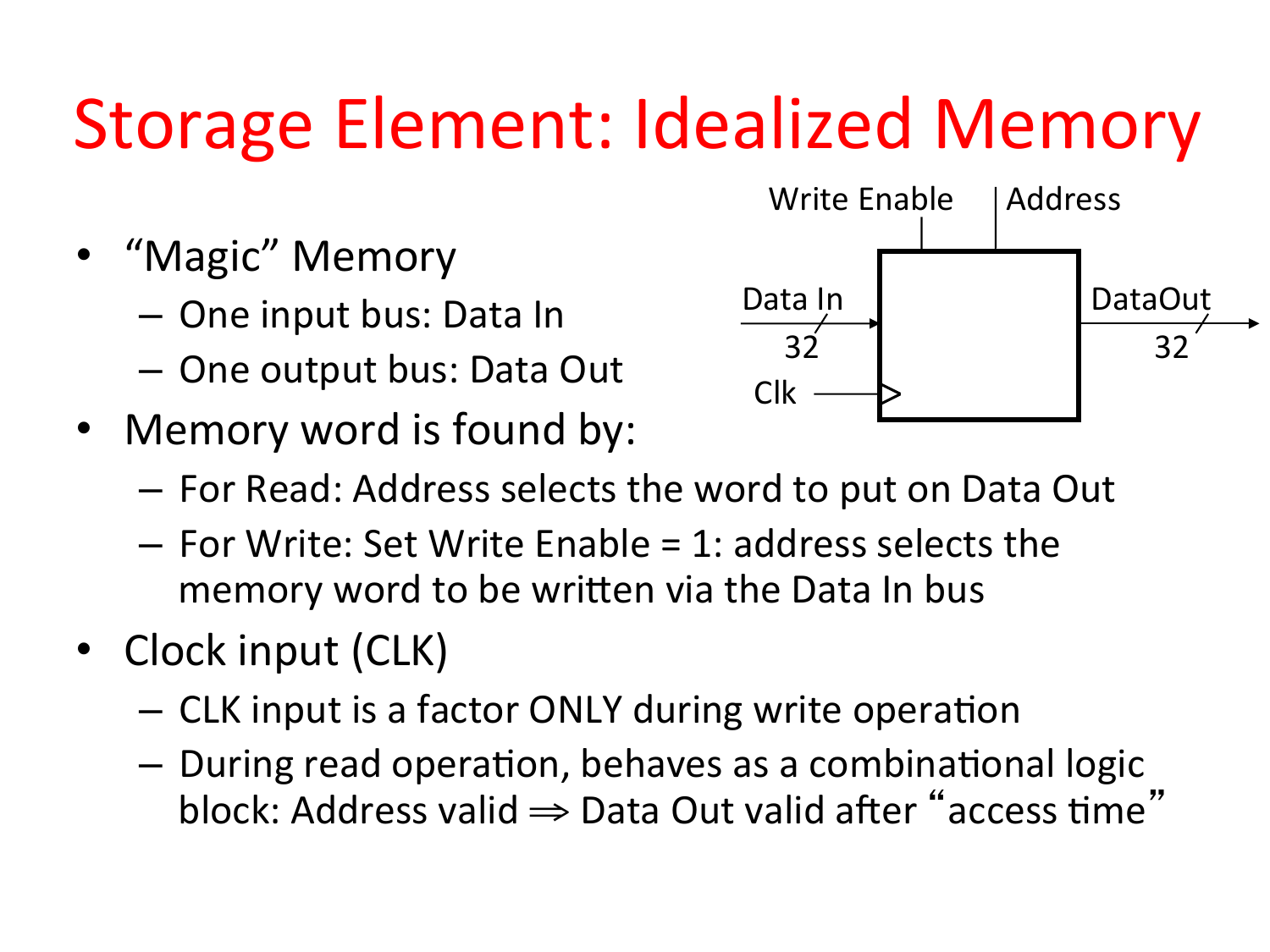#### Storage Element: Register (Building Block)

- Similar to D Flip Flop except
	- $-$  N-bit input and output
	- Write Enable input
- Write Enable:



- Negated (or deasserted) (0): Data Out will not change
- $-$  Asserted (1): Data Out will become Data In on positive edge of clock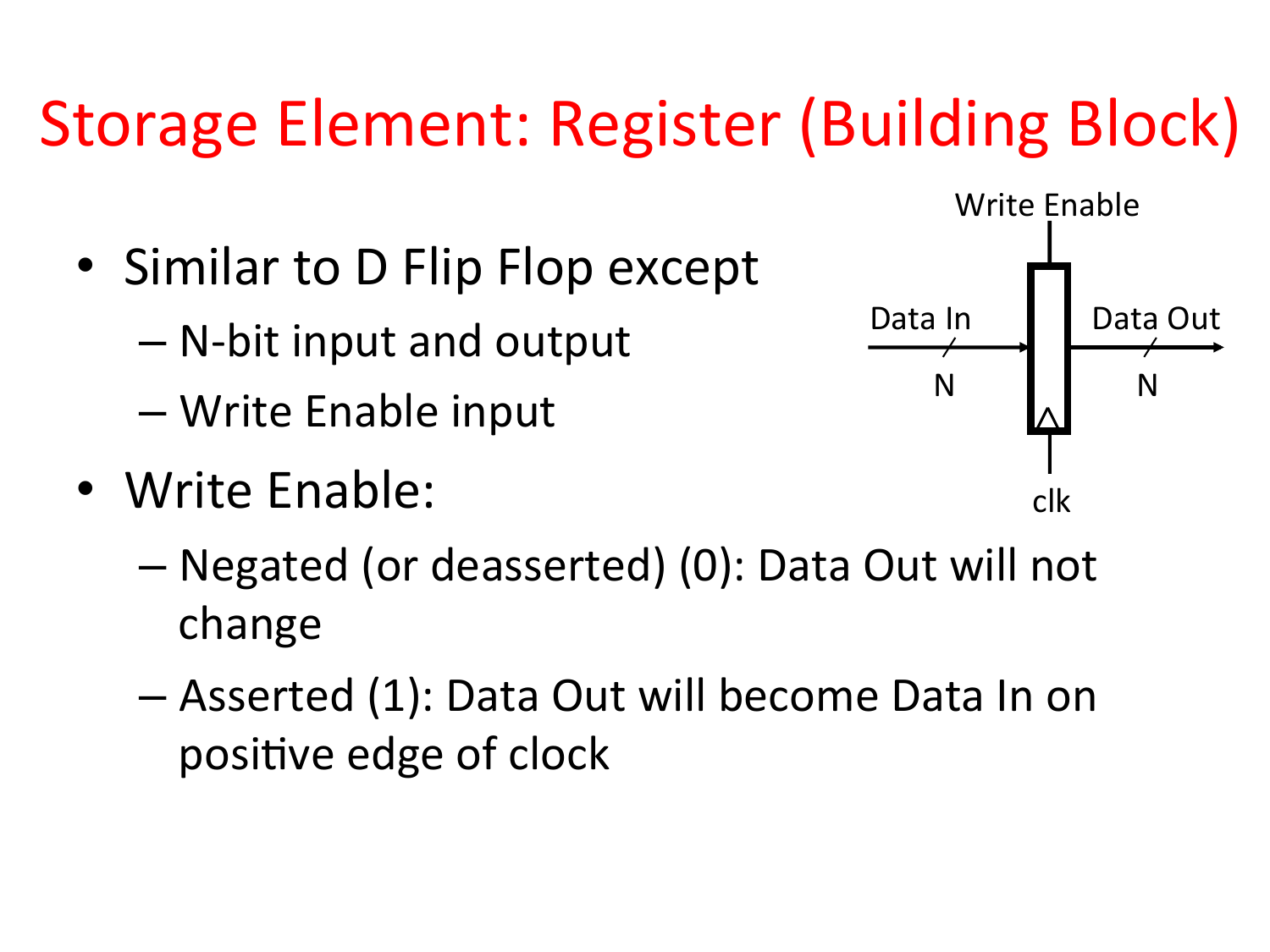# Storage Element: Register File

- Register File consists of 32 registers:
	- $-$  Two 32-bit output busses: busA and busB
	- $-$  One 32-bit input bus: busW
- Register is selected by:
	- $-$  RA (number) selects the register to put on busA (data)
	- $-$  RB (number) selects the register to put on busB (data)
	- $-$  RW (number) selects the register to be written via busW (data) when Write Enable is 1
- Clock input (clk)
	- $-$  Clk input is a factor ONLY during write operation
	- $-$  During read operation, behaves as a combinational logic block:
		- RA or RB valid  $\Rightarrow$  busA or busB valid after "access time."

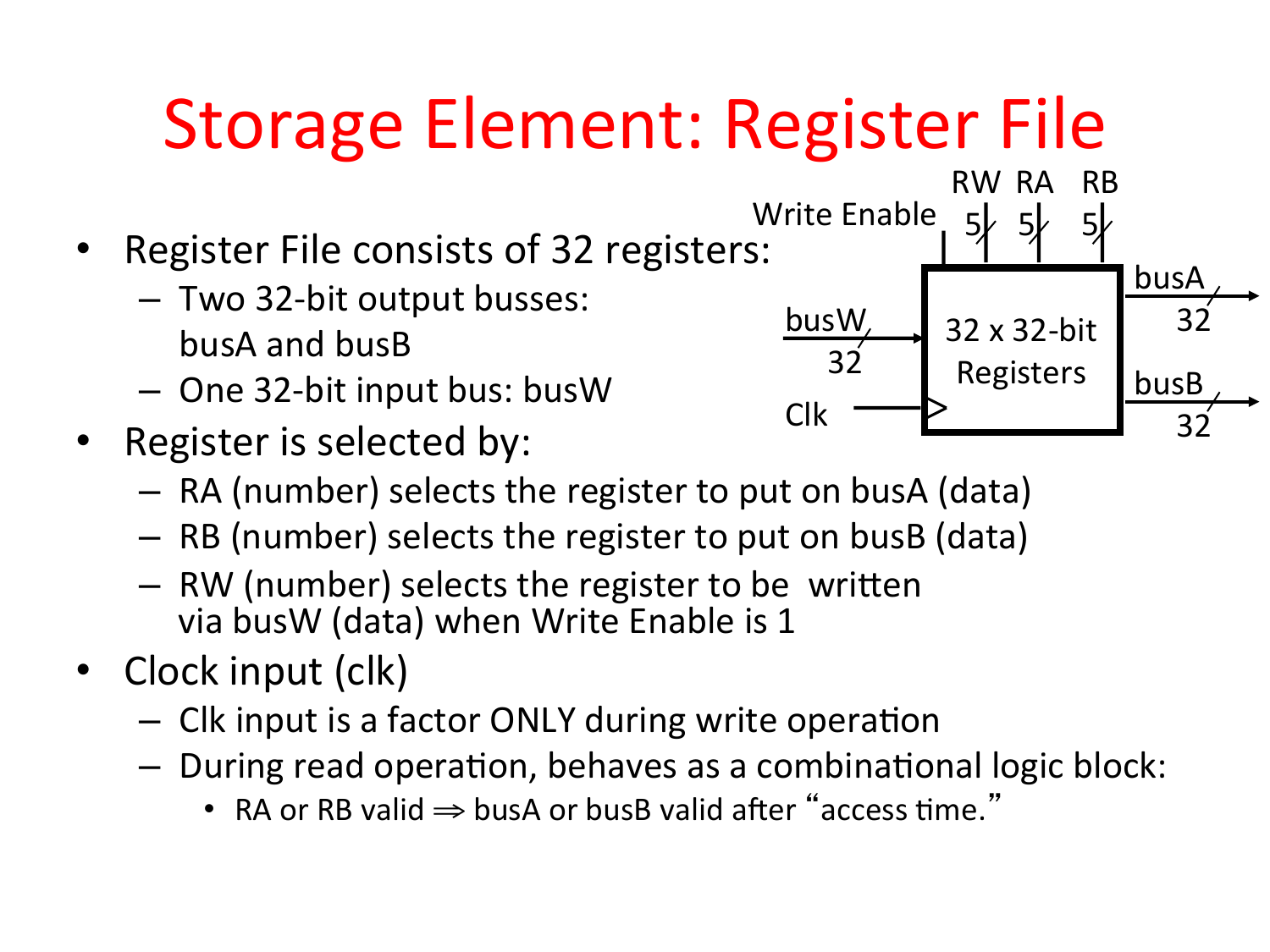## Step 3a: Instruction Fetch Unit

- Register Transfer<br>  $\epsilon \Rightarrow$  Requirements Datapath Assembly
- Instruction Fetch
- Read Operands and Execute Operation
- Common RTL operations
	- $-$  Fetch the Instruction: mem[PC]
	- $-$  Update the program counter:
		- Sequential Code:  $PC \leftarrow PC + 4$
		- Branch and Jump:

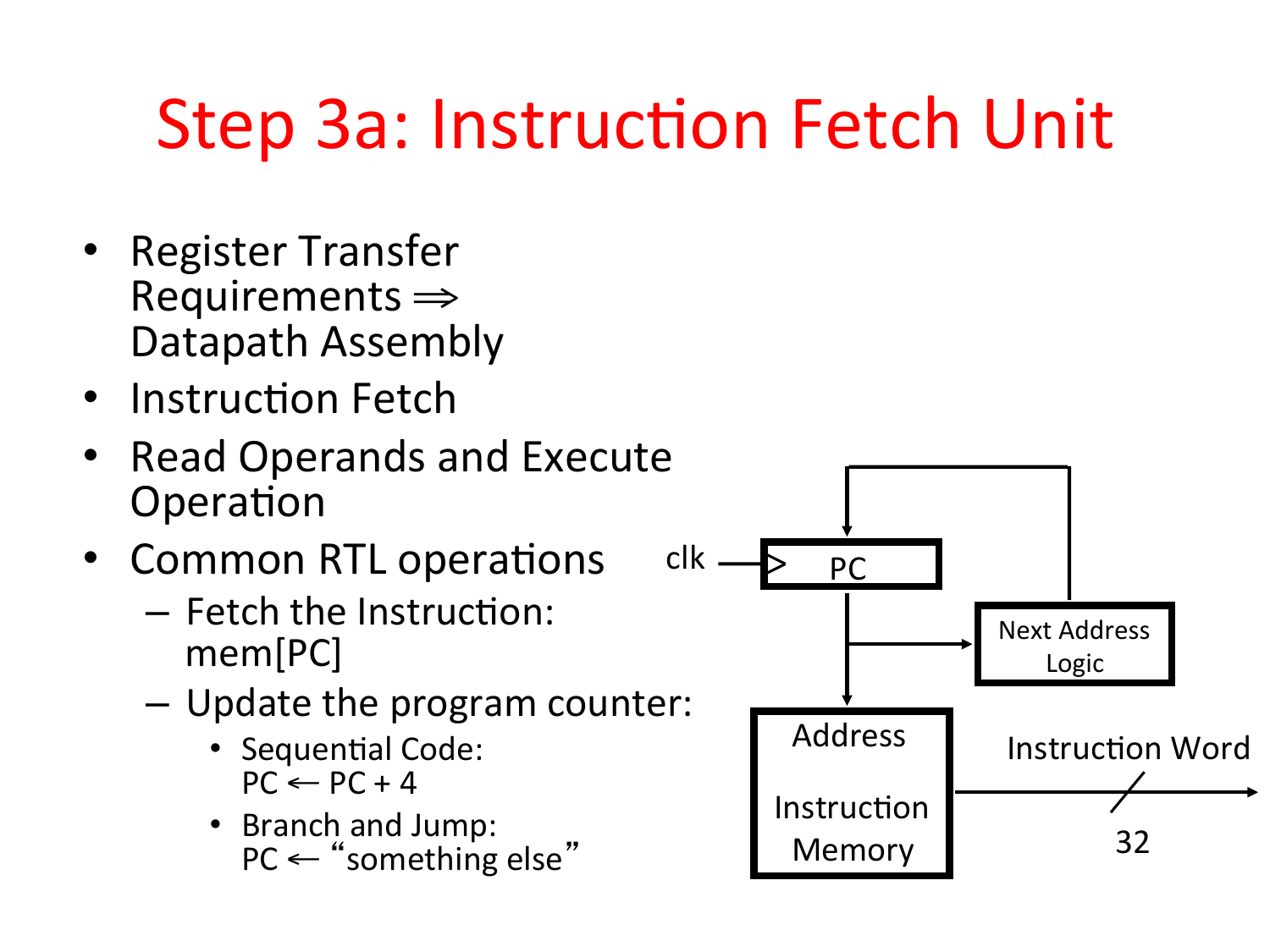#### Step 3b: Add & Subtract

•  $R[rd] = R[rs]$  op  $R[rt]$  (addu rd, rs, rt)  $-$  Ra, Rb, and Rw come from instruction's Rs, Rt, and Rd fields



– ALUctr and RegWr: control logic after decoding the instruction



... Already defined the register file & ALU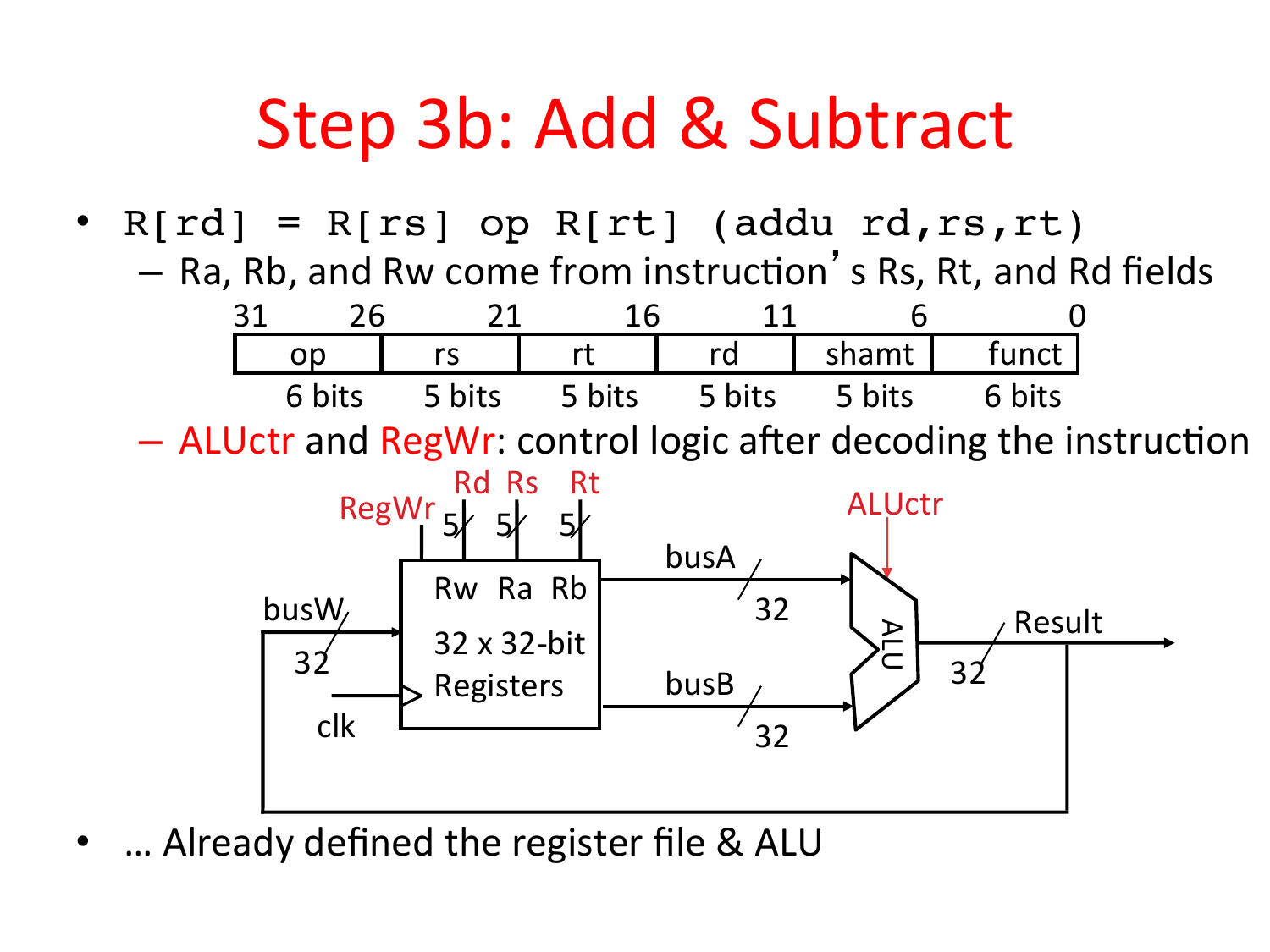## Clocking Methodology



- Storage elements clocked by same edge
- Flip-flops (FFs) and combinational logic have some delays
	- $-$  Gates: delay from input change to output change
	- $-$  Signals at FF D input must be stable before active clock edge to allow signal to travel within the FF (set-up time), and we have the usual clock-to-Q delay
- "Critical path" (longest path through logic) determines length of clock period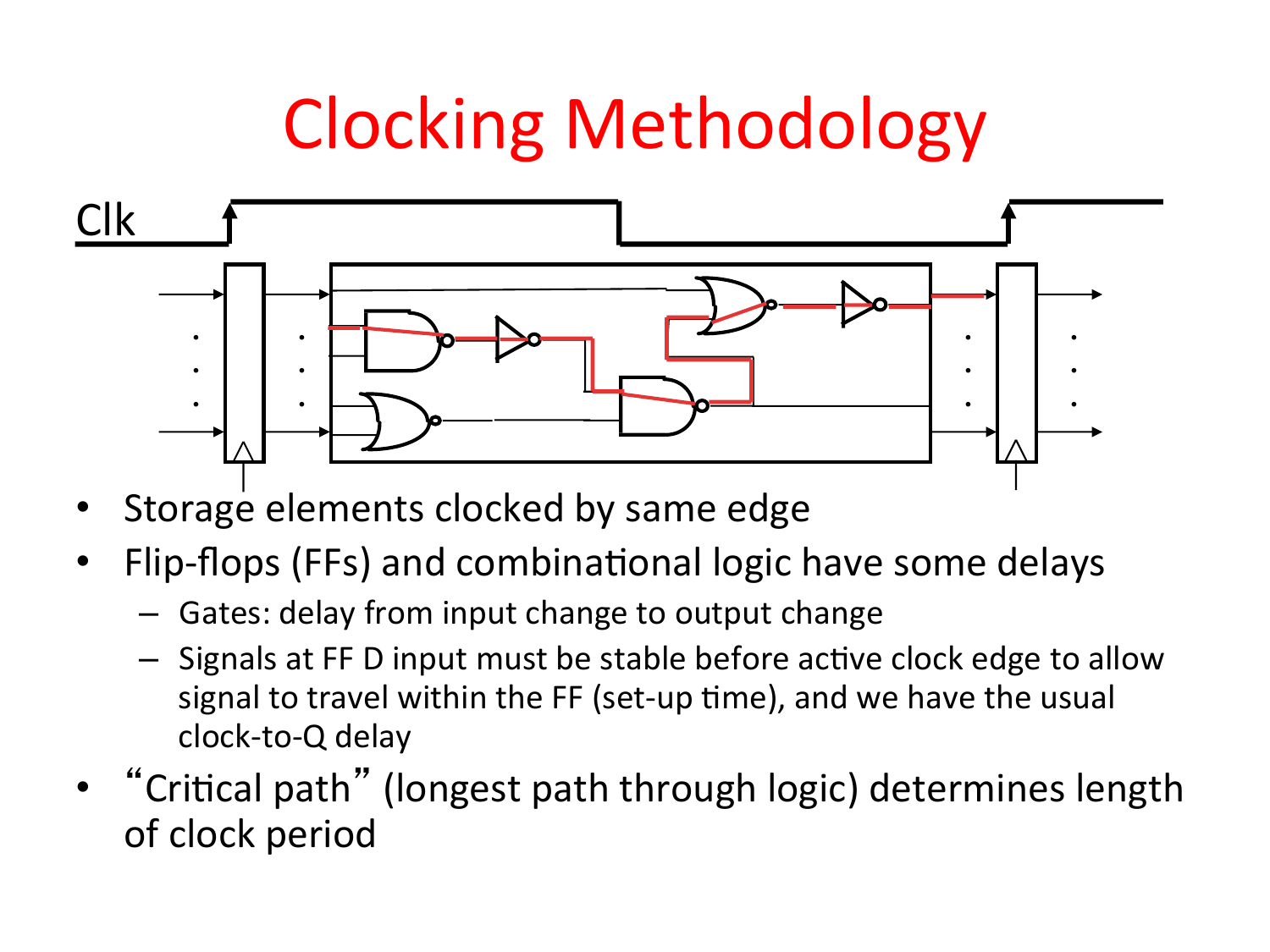#### Register-Register Timing: **One Complete Cycle**

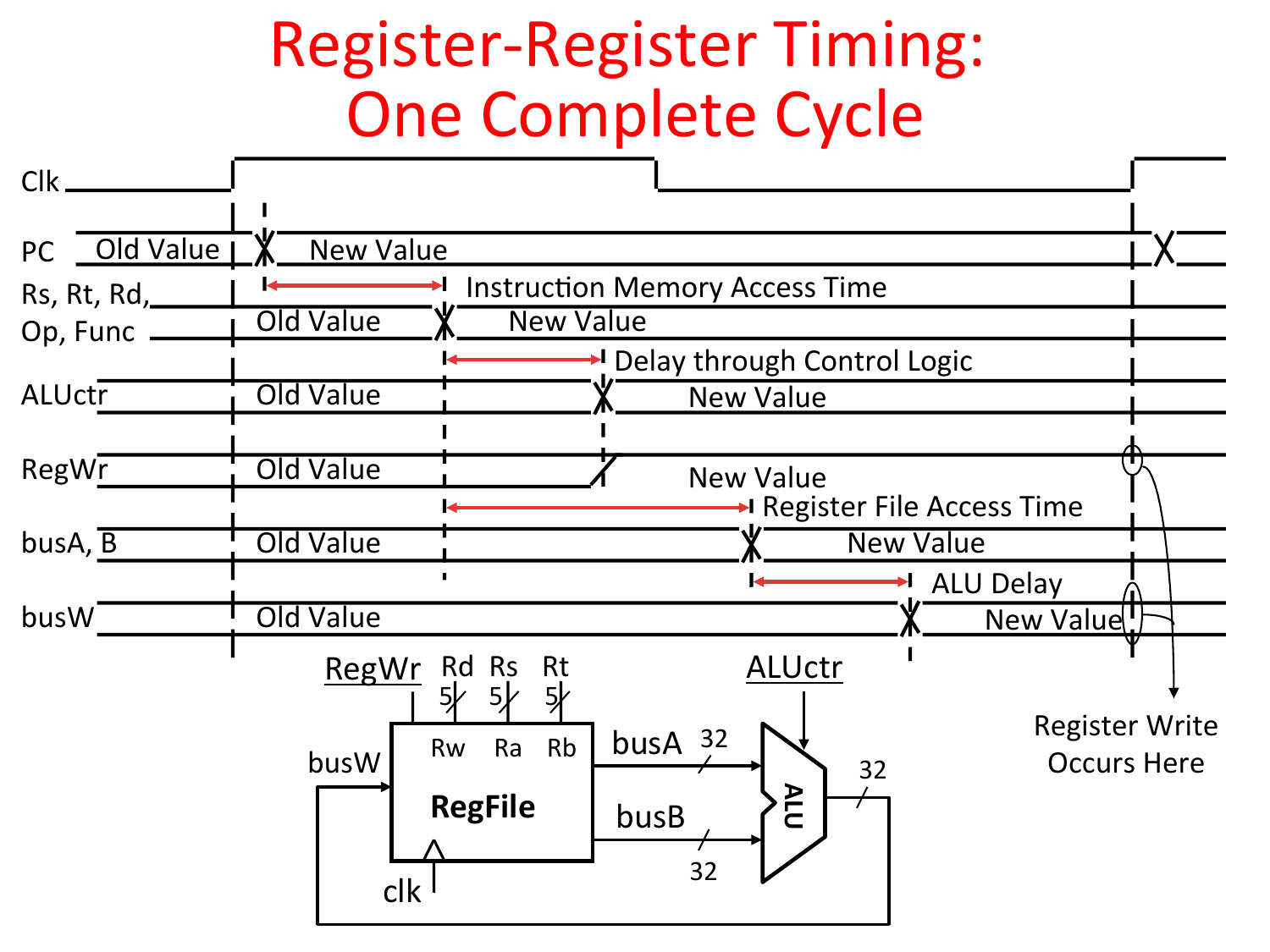Putting it All Together: A Single Cycle Datapath

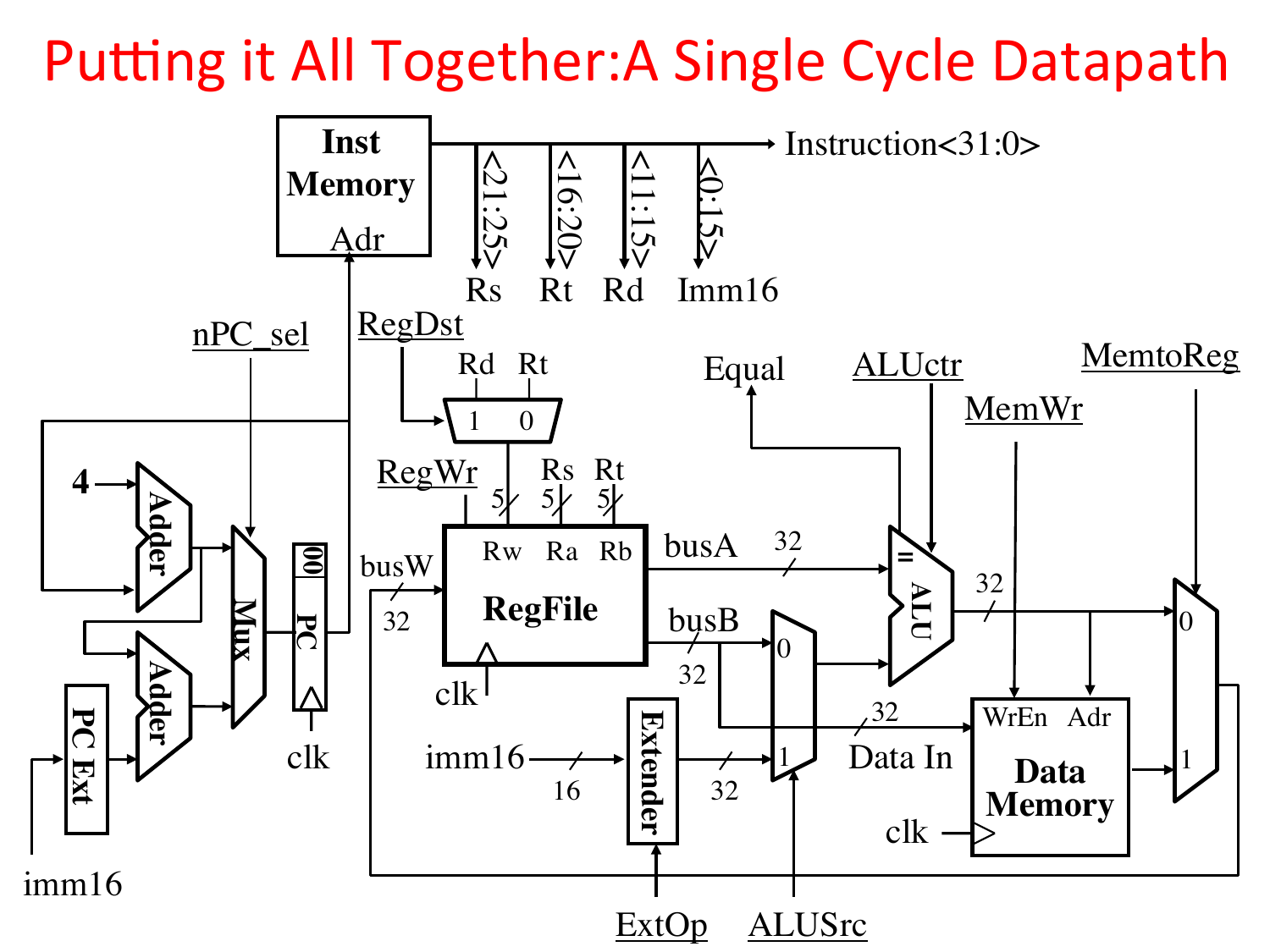## Processor Design: 3 of 5 steps

- Step 1: Analyze instruction set to determine datapath requirements
- $-$  Meaning of each instruction is given by register transfers
- $-$  Datapath must include storage element for ISA registers
- $-$  Datapath must support each register transfer
- Step 2: Select set of datapath components & establish clock methodology
- Step 3: Assemble datapath components that meet the requirements
- Step 4: Analyze implementation of each instruction to determine setting of control points that realizes the register transfer
- Step 5: Assemble the control logic